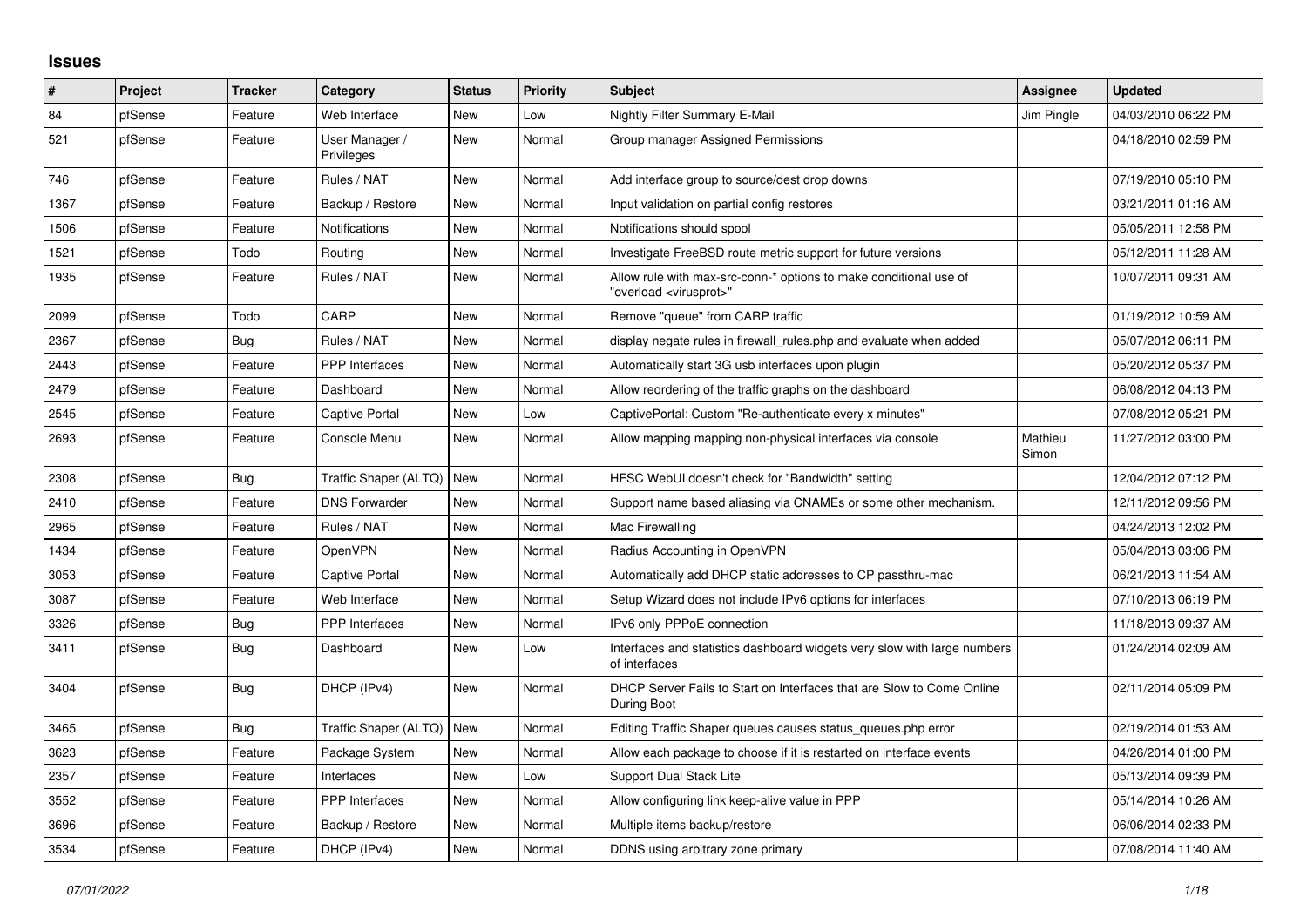| $\vert$ # | Project                | <b>Tracker</b> | Category                     | <b>Status</b> | <b>Priority</b> | <b>Subject</b>                                                                            | <b>Assignee</b> | <b>Updated</b>      |
|-----------|------------------------|----------------|------------------------------|---------------|-----------------|-------------------------------------------------------------------------------------------|-----------------|---------------------|
| 2335      | pfSense                | <b>Bug</b>     | <b>Operating System</b>      | New           | Normal          | IGMPProxy and CARP Results in System Instability Upon Reboot                              |                 | 07/19/2014 10:25 PM |
| 3793      | pfSense                | Feature        | Rules / NAT                  | <b>New</b>    | Normal          | Enable external authentication support for rules                                          |                 | 08/05/2014 01:09 PM |
| 2117      | pfSense                | Feature        | <b>Operating System</b>      | <b>New</b>    | Normal          | 6RD support for ISPs like Swisscom                                                        |                 | 08/22/2014 10:40 AM |
| 3899      | pfSense                | Feature        | Web Interface                | <b>New</b>    | Normal          | Add feature to allow reordering of <package> items in config.xml</package>                |                 | 09/27/2014 04:40 PM |
| 3943      | pfSense                | Feature        | <b>Operating System</b>      | <b>New</b>    | Low             | pf - divert-reply not implemented (usefull for haproxy)                                   |                 | 10/16/2014 06:42 PM |
| 3358      | pfSense                | <b>Bug</b>     | Package System               | New           | Normal          | new version of <include file=""> is not required during reinstall all</include>           |                 | 12/26/2014 12:13 PM |
| 2593      | pfSense                | Feature        | <b>XMLRPC</b>                | <b>New</b>    | Normal          | sync NTPD, SNMP config between HA members                                                 |                 | 01/14/2015 09:04 AM |
| 4292      | pfSense                | Feature        | <b>RRD Graphs</b>            | <b>New</b>    | Normal          | Show 95th Percentile for IPv6 Traffic in RRD Graphs                                       |                 | 01/25/2015 02:24 PM |
| 4374      | pfSense                | Feature        | Notifications                | <b>New</b>    | Low             | Add timestamps to notification e-mails                                                    |                 | 02/05/2015 12:43 AM |
| 4467      | pfSense                | Bug            | Traffic Shaper (ALTQ)        | New           | Normal          | Traffic Graphs shows wrong throughput when traffic shaping enabled                        |                 | 02/23/2015 05:31 PM |
| 4506      | pfSense Packages       | Feature        | FreeRADIUS                   | <b>New</b>    | Normal          | FreeRADIUS groups/hunt groups                                                             |                 | 03/10/2015 08:51 PM |
| 228       | pfSense                | Feature        | Multi-WAN                    | <b>New</b>    | Normal          | Multi-WAN support with same gateway on multiple WANs                                      |                 | 04/11/2015 01:10 AM |
| 4646      | pfSense                | Feature        | Dashboard                    | <b>New</b>    | Normal          | Recover valuable vertical screen real estate in dashboard                                 |                 | 04/20/2015 07:46 PM |
| 4680      | pfSense                | <b>Bug</b>     | <b>DHCP Relay</b>            | <b>New</b>    | Normal          | DHCP relay does not work with DHCP server on other end of OpenVPN<br>tunnel               |                 | 05/05/2015 06:55 PM |
| 4724      | pfSense                | Feature        | Captive Portal               | <b>New</b>    | Low             | Captive Portal Status Add Client Hostname                                                 |                 | 05/22/2015 08:38 AM |
| 4798      | pfSense                | Feature        | <b>DNS Resolver</b>          | <b>New</b>    | Normal          | Make host and domain overrides available to both DNS Resolver and<br><b>DNS Forwarder</b> |                 | 06/29/2015 02:14 AM |
| 4989      | pfSense                | Feature        | <b>IPsec</b>                 | <b>New</b>    | Normal          | Allow all valid strongswan remote gateway options in gui                                  |                 | 08/20/2015 02:57 PM |
| 4628      | pfSense                | Feature        | Web Interface                | <b>New</b>    | Normal          | Add GUI to manage loader tunables (e.g. loader.conf.local)                                |                 | 09/16/2015 04:28 PM |
| 5307      | pfSense                | Feature        | <b>RRD Graphs</b>            | <b>New</b>    | Low             | Add logarithmic scale option to RRD graphs                                                |                 | 10/14/2015 07:37 AM |
| 5360      | pfSense                | Feature        | UPnP/NAT-PMP                 | New           | Normal          | Add possibility to configure independent "UPnP & NAT-PMP" instances                       |                 | 10/31/2015 04:25 AM |
| 5174      | pfSense Packages       | Feature        | <b>NRPE</b>                  | New           | Normal          | nrpe: check_sensors doesnt work, missing Imsensors                                        |                 | 11/15/2015 12:49 AM |
| 5525      | pfSense                | Feature        | OpenVPN                      | <b>New</b>    | Normal          | Add static routes for OpenVPN client remote peer addresses when using<br>non-default WANs |                 | 11/25/2015 08:44 AM |
| 3115      | pfSense                | Feature        | Multi-WAN                    | <b>New</b>    | Normal          | Traffic shaping for multi WAN                                                             |                 | 12/07/2015 02:20 PM |
| 290       | pfSense                | Feature        | Multi-WAN                    | <b>New</b>    | Low             | Add Multi-WAN awareness to UPnP                                                           |                 | 01/06/2016 05:24 PM |
| 5751      | pfSense Packages   Bug |                | squidguard                   | New           | Normal          | SquidGuard target categories not saved when long "Domain List" is<br>provided             |                 | 01/10/2016 08:55 AM |
| 4501      | pfSense                | Feature        | Notifications                | New           | Normal          | Allow email report to send multiple destination                                           |                 | 02/06/2016 04:07 AM |
| 3706      | pfSense                | <b>Bug</b>     | User Manager /<br>Privileges | New           | Normal          | Permission order affects default page on limited accounts, but can't<br>reorder           |                 | 02/06/2016 04:10 AM |
| 2276      | pfSense                | Feature        | Certificates                 | New           | Normal          | Remote CRL fetch support                                                                  |                 | 02/06/2016 04:14 AM |
| 1574      | pfSense                | Feature        | User Manager /<br>Privileges | New           | Normal          | Password quality enforcment.                                                              |                 | 02/06/2016 04:15 AM |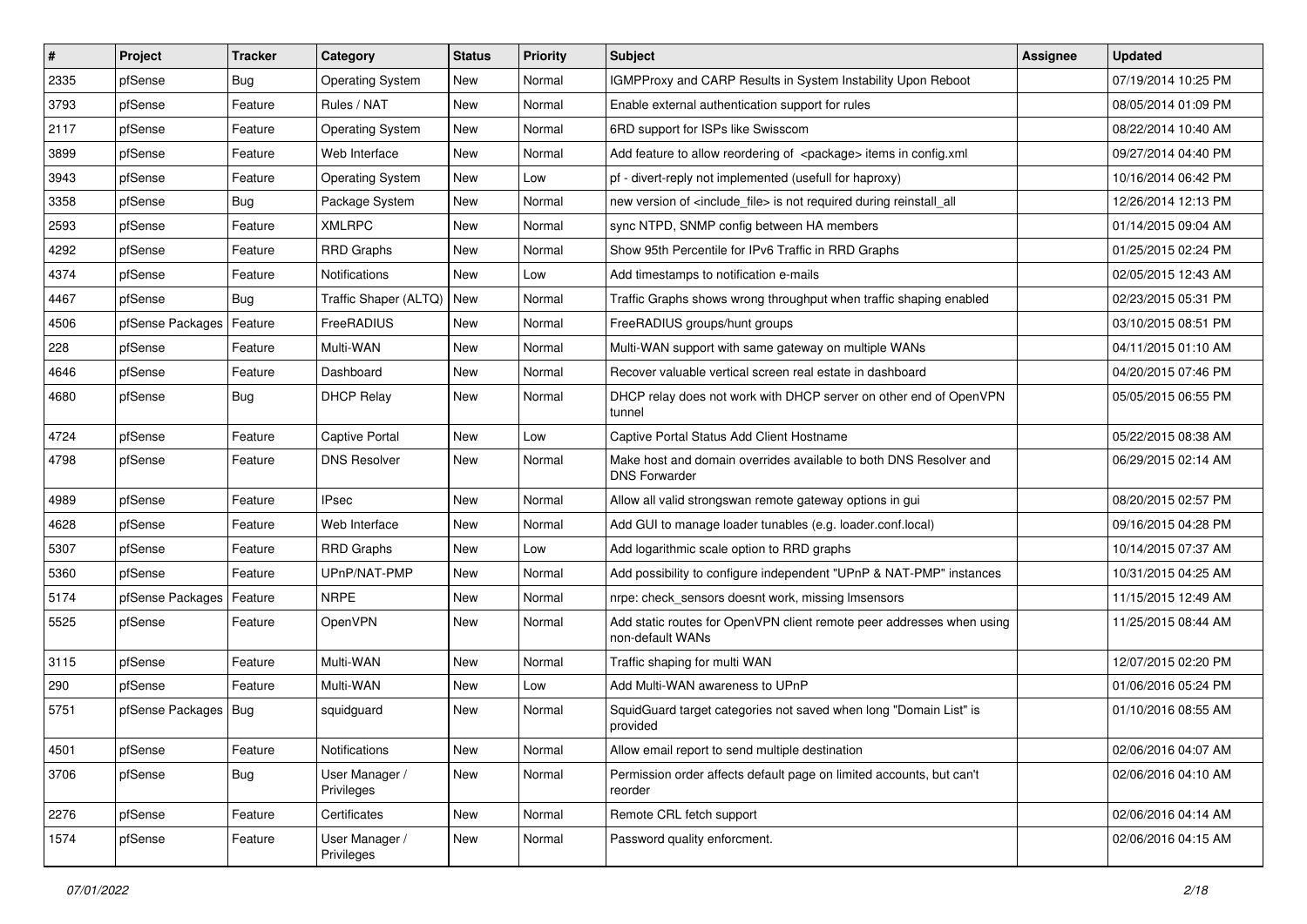| $\pmb{\sharp}$ | Project                | <b>Tracker</b> | Category                                 | <b>Status</b> | <b>Priority</b> | <b>Subject</b>                                                                                               | Assignee             | <b>Updated</b>      |
|----------------|------------------------|----------------|------------------------------------------|---------------|-----------------|--------------------------------------------------------------------------------------------------------------|----------------------|---------------------|
| 4165           | pfSense                | Feature        | Rules / NAT                              | <b>New</b>    | Low             | Allow for security zones when defining interfaces and firewall rules.                                        |                      | 02/06/2016 04:35 AM |
| 5445           | pfSense                | Todo           | Web Interface                            | <b>New</b>    | Normal          | Improve banner for "background activity"                                                                     |                      | 02/06/2016 04:43 AM |
| 32             | pfSense                | Todo           | User Manager /<br>Privileges             | <b>New</b>    | Normal          | PPPoE Server users integration with user manager                                                             |                      | 02/06/2016 04:53 AM |
| 33             | pfSense                | Todo           | User Manager /<br>Privileges             | New           | Normal          | L2TP users integration with user manager                                                                     |                      | 02/06/2016 04:53 AM |
| 371            | pfSense                | Feature        | Rules / NAT                              | <b>New</b>    | Normal          | Allow moving of bogon and RFC 1918 rules                                                                     |                      | 02/06/2016 04:53 AM |
| 96             | pfSense                | Feature        | Rules / NAT                              | <b>New</b>    | Normal          | Add "All local networks" to source and destination drop down boxen in<br>firewall rules                      |                      | 02/06/2016 04:53 AM |
| 986            | pfSense                | Feature        | Web Interface                            | <b>New</b>    | Normal          | Dynamic states view                                                                                          |                      | 02/06/2016 04:58 AM |
| 1307           | pfSense                | Feature        | Web Interface                            | <b>New</b>    | Normal          | Request: Option To Resolve Addresses in State Table Summary                                                  |                      | 02/06/2016 04:58 AM |
| 2138           | pfSense                | Bug            | RRD Graphs                               | New           | Normal          | RRD Wireless graph broken in BSS mode                                                                        |                      | 02/06/2016 04:59 AM |
| 2025           | pfSense                | Feature        | <b>Captive Portal</b>                    | New           | Normal          | Captive Portal: Easy accessible Logout page instead of Logout pop-up<br>window                               |                      | 02/06/2016 04:59 AM |
| 2315           | pfSense                | Feature        | Traffic Shaper (ALTQ)   New              |               | Normal          | Traffic Shaper - Adaptive Bandwidth Management                                                               |                      | 02/06/2016 05:07 AM |
| 5480           | pfSense                | Todo           | Web Interface                            | New           | Low             | inconsistent display of default values in fields                                                             | <b>Jared Dillard</b> | 03/01/2016 04:59 PM |
| 5950           | pfSense                | Feature        | DHCP (IPv6)                              | <b>New</b>    | Normal          | DHCPv6 Server support for PD of PD-obtained networks                                                         |                      | 03/04/2016 03:04 AM |
| 5474           | pfSense                | Feature        | Interfaces                               | <b>New</b>    | Normal          | Add 802.1x configuration to wired interfaces.                                                                |                      | 03/16/2016 04:32 PM |
| 5835           | pfSense                | Feature        | <b>OpenVPN</b>                           | New           | Very Low        | Improve OpenVPN client gateway detection in edge cases where the<br>remote does not send gateway information |                      | 03/20/2016 12:29 AM |
| 1675           | pfSense                | Bug            | <b>Captive Portal</b>                    | <b>New</b>    | Normal          | Captive portal logout problems with pop-up blockers.                                                         | <b>Jared Dillard</b> | 03/28/2016 01:37 PM |
| 3862           | pfSense                | Feature        | <b>IGMP Proxy</b>                        | New           | Normal          | Allow configuration of IGMP proxy's 'quickleave' parameter from the web<br>interface                         |                      | 04/05/2016 03:24 AM |
| 6023           | pfSense Packages   Bug |                | Suricata                                 | <b>New</b>    | Low             | Traffic Shaper (pfsense 2.3) Suricata V3.0 Inline Mode Operation                                             | Luiz Souza           | 04/15/2016 05:59 AM |
| 6213           | pfSense                | Feature        | <b>IPsec</b>                             | New           | Normal          | IPSEC: IPV4/IPV6 dual-interface-stack support for Mobile IKE                                                 |                      | 04/20/2016 07:48 AM |
| 6215           | pfSense                | Feature        | Web Interface                            | <b>New</b>    | Normal          | Create consistent UI for admin access security                                                               |                      | 04/20/2016 03:05 PM |
| 6361           | pfSense                | Bug            | Web Interface                            | <b>New</b>    | Low             | Responsive Mobile Menu issue                                                                                 |                      | 05/16/2016 12:09 PM |
| 6386           | pfSense                | Bug            | IPv6 Router<br>Advertisements<br>(RADVD) | New           | Low             | Switching Router Advertisements to disabled should broadcast IP<br>Removal messages                          |                      | 05/22/2016 10:44 PM |
| 6390           | pfSense                | Todo           | Dashboard                                | New           | Low             | Autoscale from Traffic Graph not correct size (big graphs)                                                   |                      | 05/23/2016 01:38 PM |
| 6471           | pfSense Packages   Bug |                | squidguard                               | <b>New</b>    | Normal          | pfsense 2.3.1 squidguard -> common ACL -> Target Rules List missing                                          |                      | 06/08/2016 06:22 PM |
| 6500           | pfSense                | Feature        | Package System                           | New           | Normal          | Should be a way to determine which packages are available without<br>having to update/install                |                      | 06/17/2016 05:34 PM |
| 6521           | pfSense Packages   Bug |                | squidguard                               | New           | Normal          | pfsense 2.3.1 squidguard -> Groups ACL -> Target Rules List missing                                          |                      | 06/25/2016 10:49 PM |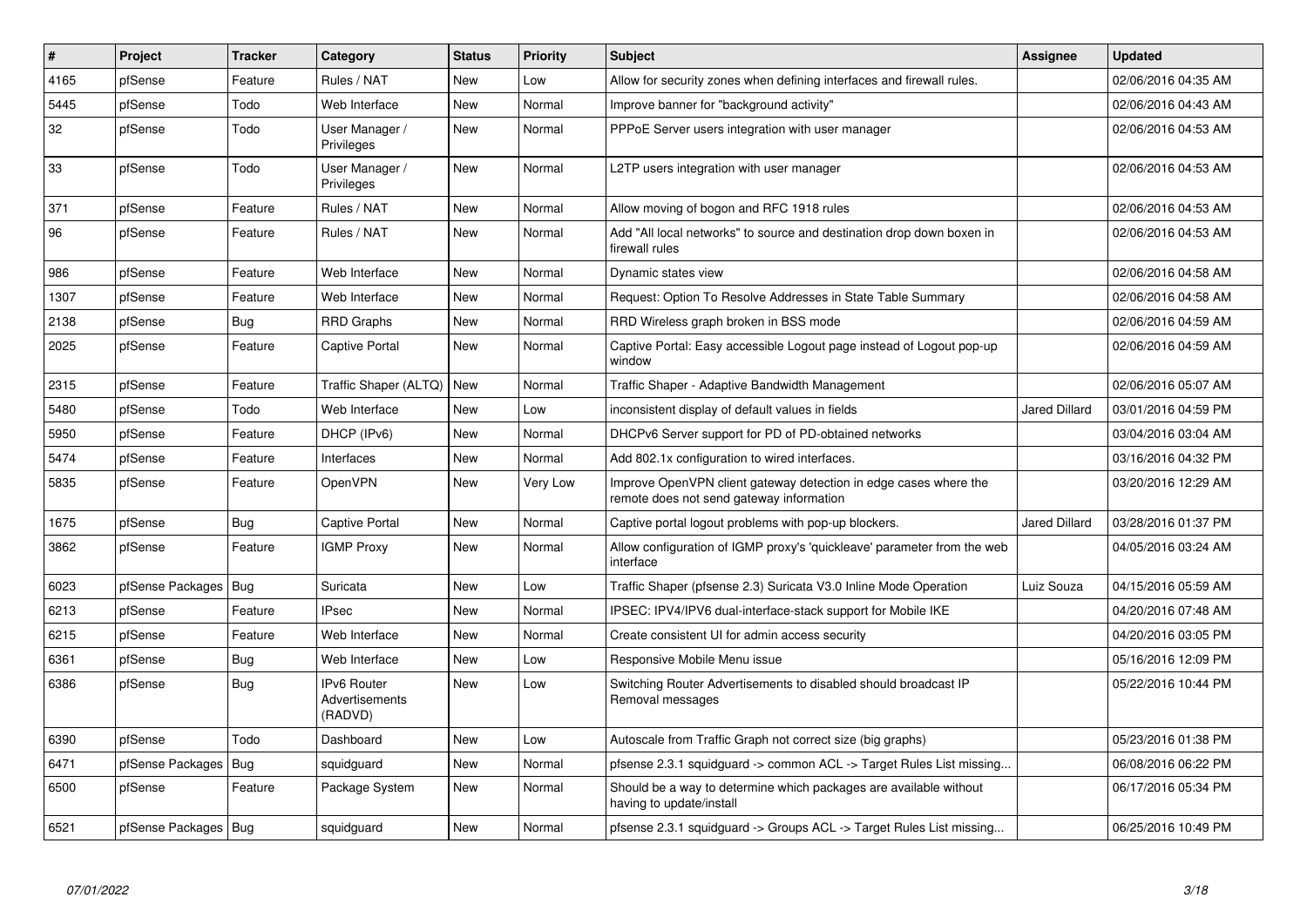| $\vert$ # | Project                | <b>Tracker</b> | Category                     | <b>Status</b> | <b>Priority</b> | <b>Subject</b>                                                                             | Assignee             | <b>Updated</b>                     |
|-----------|------------------------|----------------|------------------------------|---------------|-----------------|--------------------------------------------------------------------------------------------|----------------------|------------------------------------|
| 5355      | pfSense                | Bug            | IPsec                        | New           | High            | on Dynamic WAN IP (DHCP Client) it takes 10 minutes before Phase1<br>reconnects            |                      | 07/08/2016 10:29 PM                |
| 4010      | pfSense                | Feature        | OpenVPN                      | New           | Normal          | OpenVPN always loads engines available on openssl                                          |                      | 07/08/2016 10:29 PM                |
| 3382      | pfSense                | Bug            | <b>IGMP Proxy</b>            | New           | Normal          | IGMPPROXY fails with more than 32 interfaces                                               |                      | 07/12/2016 11:01 PM                |
| 6608      | pfSense                | Feature        | Backup / Restore             | <b>New</b>    | Low             | backup and restore dhcp                                                                    |                      | 07/13/2016 04:09 PM                |
| 6569      | pfSense                | Feature        | <b>NTPD</b>                  | New           | Normal          | Support Rockwell ZODIAC binary protocol (Jupiter receiver) for high<br>precision           | Jim Pingle           | 07/18/2016 11:45 AM                |
| 6627      | pfSense                | Bug            | Rules / NAT                  | <b>New</b>    | Normal          | floating tab match rules ignore quick action so should be removed                          |                      | 07/18/2016 02:15 PM                |
| 6697      | pfSense                | Todo           | Web Interface                | New           | Low             | White squares around the numeric values in the Status / Queues page                        | Jared Dillard        | 08/15/2016 03:19 AM                |
| 6727      | pfSense                | Todo           | Web Interface                | New           | Very Low        | Missing file apple-touch-icon-precomposed.png?                                             | Jared Dillard        | 08/18/2016 02:10 PM                |
| 5367      | pfSense                | Bug            | Web Interface                | New           | Normal          | Safari repeatedly tries to reload dashboard                                                | <b>Jared Dillard</b> | 08/22/2016 11:08 AM                |
| 5616      | pfSense                | Feature        | <b>Wireless</b>              | New           | Normal          | <b>Incorrect Wireless Channel</b>                                                          |                      | Jim Thompson   10/09/2016 03:33 PM |
| 2573      | pfSense                | Feature        | <b>Captive Portal</b>        | <b>New</b>    | Normal          | Captive Portal support of RADIUS POD (Packet of Disconnect)                                |                      | 10/17/2016 03:14 AM                |
| 6803      | pfSense                | Bug            | Web Interface                | <b>New</b>    | Normal          | CSRF timeout occurs when it (probably) shouldn't                                           |                      | 11/03/2016 09:43 PM                |
| 3859      | pfSense                | Feature        | Gateway Monitoring           | <b>New</b>    | Low             | Make it possible to set the source IP address for gateway monitoring                       |                      | 11/06/2016 10:12 PM                |
| 6917      | pfSense                | Feature        | Upgrade                      | New           | Normal          | Add ability to choose from what IP/IFACE you search for updates                            |                      | 11/11/2016 09:51 AM                |
| 6956      | pfSense                | Feature        | Captive Portal               | <b>New</b>    | Normal          | Allow more control over concurrent logins                                                  |                      | 11/23/2016 12:01 PM                |
| 6083      | pfSense Packages       | Bug            | Squid                        | New           | Normal          | Suqid Realtime Monitor / Squid Cache Table not diplaying correctly                         |                      | 12/06/2016 07:25 AM                |
| 7040      | pfSense                | Bug            | Interfaces                   | New           | Normal          | Issue when disabling an interface                                                          |                      | 12/26/2016 02:56 AM                |
| 7000      | pfSense Packages       | Feature        | ntop                         | <b>New</b>    | Normal          | ntopng historical data needs to be reworked                                                |                      | 01/14/2017 09:20 AM                |
| 5813      | pfSense                | Feature        | Traffic Shaper (ALTQ)        | New           | Normal          | Replacement of layer7 filter                                                               |                      | 02/18/2017 05:08 PM                |
| 5850      | pfSense                | Feature        | User Manager /<br>Privileges | New           | Normal          | Limit "WebCfg - System: User Manager page" privilege to non-admins<br>and non-admin groups |                      | 02/19/2017 10:04 AM                |
| 7238      | pfSense                | Bug            | Web Interface                | New           | Normal          | Menu layout broken when using "Hostname in Menu" with long<br>hostnames                    |                      | 02/21/2017 07:01 AM                |
| 7292      | pfSense                | Feature        | Dynamic DNS                  | <b>New</b>    | Normal          | DynamicDNS configuration does not sync to HA secondary                                     |                      | 02/21/2017 04:56 PM                |
| 7314      | pfSense                | Bug            | <b>RRD Graphs</b>            | New           | Low             | Discrepancy in ntp monitoring view                                                         |                      | 02/24/2017 08:37 PM                |
| 5306      | pfSense                | Bug            | Package System               | New           | Normal          | textarea fields should have linebreaks sanitized automatically on save                     |                      | 03/03/2017 04:15 AM                |
| 7365      | pfSense                | Feature        | Logging                      | <b>New</b>    | Low             | Pass firewall/filter rule set through logging for centralized loggers to key<br>on         |                      | 03/07/2017 10:44 AM                |
| 3697      | pfSense                | Feature        | Backup / Restore             | New           | Normal          | New backup/restore area: Certificates                                                      |                      | 03/11/2017 11:30 AM                |
| 7367      | pfSense Packages       | Feature        | Squid                        | New           | Normal          | <b>Wizard for Squid</b>                                                                    |                      | 03/14/2017 01:59 PM                |
| 7388      | pfSense Packages   Bug |                | Suricata                     | New           | High            | Suricata does not property recognize MTU for PPPOE interfaces                              |                      | 03/15/2017 05:17 AM                |
| 7403      | pfSense Packages       | <b>Bug</b>     | FreeRADIUS                   | New           | Normal          | Captive Portal + freeradius2 + MySQL problems with German Umlaut                           |                      | 03/17/2017 09:12 AM                |
| 7402      | pfSense                | Bug            | Web Interface                | New           | Normal          | Inconsistent use of htmlentities validation checks                                         |                      | 03/21/2017 08:58 AM                |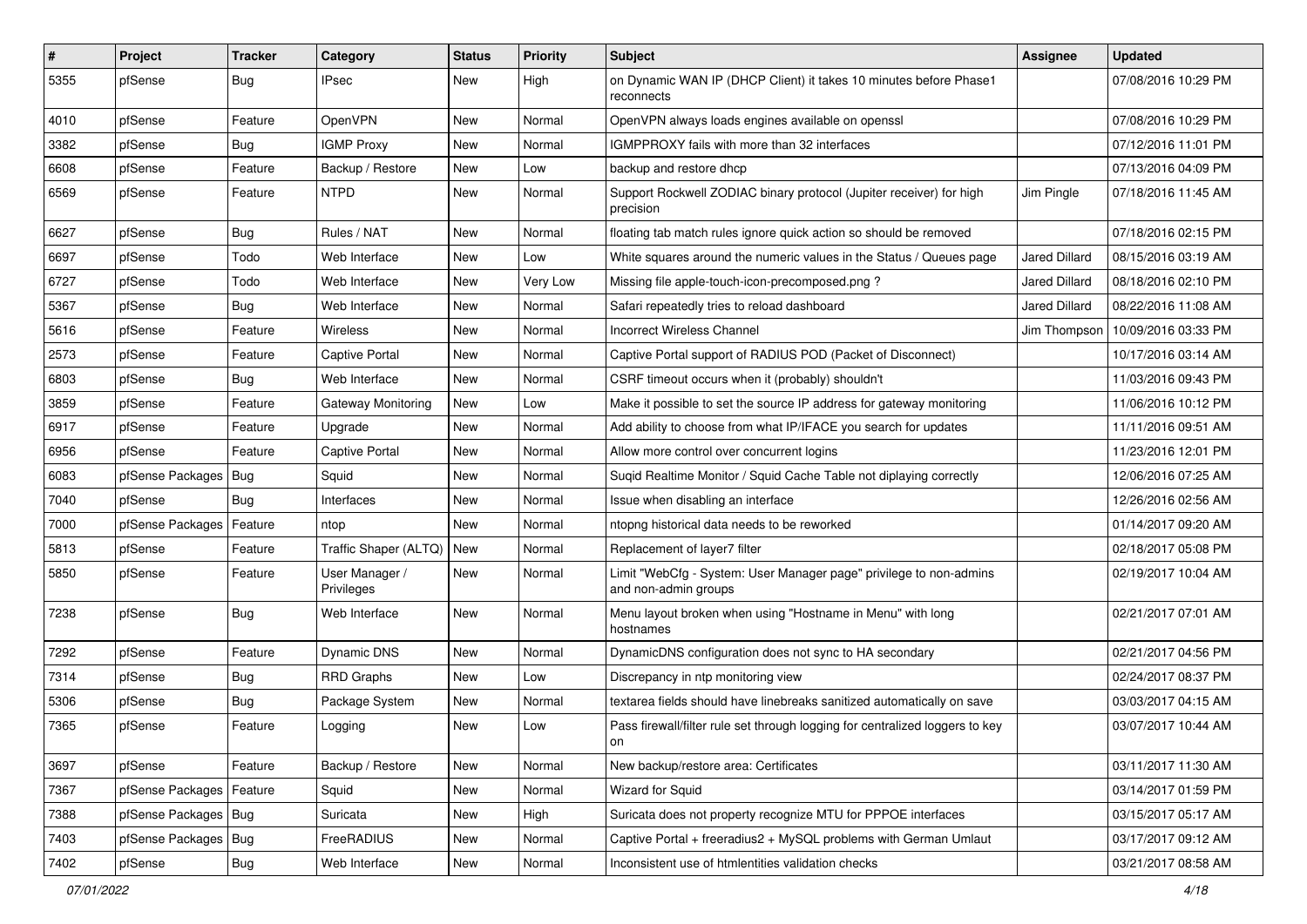| #    | Project                    | <b>Tracker</b> | Category                     | <b>Status</b> | <b>Priority</b> | <b>Subject</b>                                                                                                                    | <b>Assignee</b> | <b>Updated</b>      |
|------|----------------------------|----------------|------------------------------|---------------|-----------------|-----------------------------------------------------------------------------------------------------------------------------------|-----------------|---------------------|
| 7453 | pfSense Packages   Bug     |                | <b>ACME</b>                  | <b>New</b>    | Normal          | DNS-ovh need to save or display consumer key                                                                                      |                 | 04/06/2017 10:54 AM |
| 7476 | pfSense                    | Bug            | Logging                      | <b>New</b>    | Normal          | Dirty buffer used to build log messages?                                                                                          |                 | 04/17/2017 09:51 PM |
| 7521 | pfSense                    | Feature        | Package System               | <b>New</b>    | High            | Package Updates via Mirror                                                                                                        |                 | 05/04/2017 08:21 PM |
| 2676 | pfSense                    | Feature        | Rules / NAT                  | New           | Normal          | Reply-to option in firewall rule                                                                                                  |                 | 05/05/2017 03:15 PM |
| 7531 | pfSense                    | Feature        | Package System               | <b>New</b>    | Low             | pkg behavior when encountering invalid SSL certificate                                                                            |                 | 05/08/2017 06:57 PM |
| 7551 | pfSense                    | Bug            | Rules / NAT                  | <b>New</b>    | Normal          | Dynamic IPsec endpoints not added to rule set after WAN down/up                                                                   |                 | 05/16/2017 02:26 PM |
| 7589 | pfSense                    | Bug            | Diagnostics                  | <b>New</b>    | Normal          | diag edit.php old print info box                                                                                                  |                 | 05/20/2017 05:02 PM |
| 7590 | pfSense                    | Bug            | Diagnostics                  | New           | Normal          | diag edit do not save when nothing to sae (in directory browse view)                                                              |                 | 05/20/2017 05:04 PM |
| 7608 | pfSense Packages           | Feature        | FreeRADIUS                   | <b>New</b>    | Very Low        | Captive Portal amount of traffic Account + Free Radius+Mysql                                                                      |                 | 05/28/2017 09:08 AM |
| 7648 | pfSense                    | Bug            | CARP                         | <b>New</b>    | Very Low        | SPAN ports on an interface renders CARP HA inoperative                                                                            |                 | 06/14/2017 09:19 PM |
| 6038 | pfSense                    | Feature        | Interfaces                   | <b>New</b>    | Normal          | Add ability to configure which interface is chosen for defining hostname<br>IP in /etc/hosts                                      |                 | 07/07/2017 09:56 AM |
| 7718 | pfSense                    | Feature        | <b>Dynamic DNS</b>           | <b>New</b>    | Very Low        | Hostname for Custom DynDNS Updater.                                                                                               |                 | 07/24/2017 10:05 AM |
| 1219 | pfSense                    | Feature        | Developer Tools              | <b>New</b>    | Low             | Ship DTRACE enabled kernels in the images                                                                                         |                 | 07/26/2017 03:14 AM |
| 7730 | pfSense                    | Bug            | Interfaces                   | <b>New</b>    | High            | 2.3.4_1 greX: loop detected when hit save on filter rules or interfaces                                                           |                 | 07/27/2017 08:16 AM |
| 7734 | pfSense                    | Bug            | DHCP (IPv6)                  | <b>New</b>    | Normal          | Using opton ia pd0 does not renew prefix and prefix get dropped                                                                   |                 | 07/31/2017 03:46 AM |
| 7747 | pfSense                    | Feature        | Console Menu                 | New           | Normal          | Minor UI Tweak: Make hitting enter on the console (esp via SSH) should<br>not log you out, but simply redraw the menu             |                 | 08/01/2017 04:03 PM |
| 7773 | pfSense                    | Feature        | <b>IPsec</b>                 | New           | Normal          | IPSec using IKEv2 with split DNS not using provided domain names                                                                  |                 | 08/15/2017 05:25 PM |
| 2963 | pfSense                    | Feature        | <b>Captive Portal</b>        | New           | Normal          | Captive Portal MAC authentication request                                                                                         |                 | 08/22/2017 09:09 PM |
| 7691 | pfSense Packages   Feature |                | Squid                        | New           | Normal          | Allow for custom icap services for squid                                                                                          |                 | 08/24/2017 03:16 AM |
| 7821 | pfSense                    | Bug            | DHCP (IPv6)                  | New           | Normal          | GIF does not support broadcast                                                                                                    |                 | 08/29/2017 10:50 AM |
| 7085 | pfSense                    | Feature        | Rules / NAT                  | <b>New</b>    | Normal          | <b>Edit Firewall Rules Seperator</b>                                                                                              |                 | 09/10/2017 09:15 AM |
| 7852 | pfSense                    | Feature        | <b>DNS Resolver</b>          | New           | Normal          | Add views support to Unbound GUI                                                                                                  |                 | 09/11/2017 12:26 PM |
| 7863 | pfSense                    | Bug            | User Manager /<br>Privileges | New           | Normal          | The "WebCfg - All pages" permission inclueds the "User - System: Shell<br>account access" even though that is not a WebCofg page. |                 | 09/16/2017 05:13 AM |
| 4796 | pfSense                    | Feature        | Routing                      | New           | Normal          | Support Multiple FIBs in pfSense                                                                                                  | Luiz Souza      | 09/22/2017 12:12 AM |
| 7888 | pfSense                    | Feature        | Package System               | <b>New</b>    | Normal          | Add a button in package manager GUI to upgrade all packages                                                                       |                 | 09/28/2017 05:50 AM |
| 7899 | pfSense                    | Bug            | Traffic Shaper (ALTQ)   New  |               | Normal          | a floating 'match' rule on LAN does not put traffic from a broswer on a<br>clientpc into a shaper queue                           |                 | 09/28/2017 09:16 AM |
| 7922 | pfSense                    | Feature        | Rules / NAT                  | New           | Normal          | Add the option to select the ISP IPv6 Delegated Prefix as a destination in<br>firewall rules                                      |                 | 10/10/2017 06:36 PM |
| 7934 | pfSense                    | Feature        | Dashboard                    | <b>New</b>    | Very Low        | format support phone# for international use                                                                                       |                 | 10/12/2017 04:38 PM |
| 7956 | pfSense                    | Feature        | Web Interface                | New           | Normal          | Favicon able to match GUI colour setting?                                                                                         |                 | 10/17/2017 06:36 AM |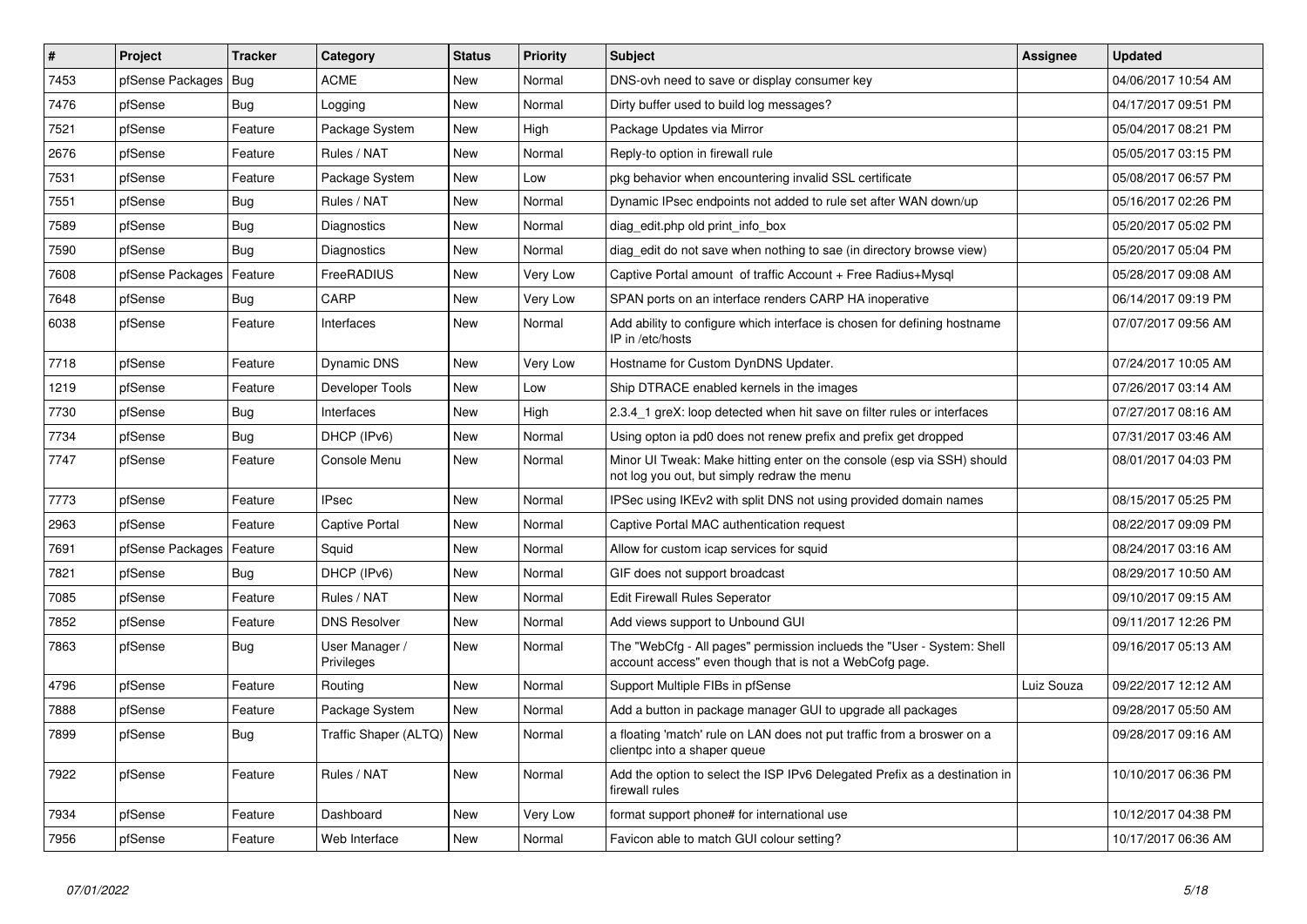| $\pmb{\#}$ | Project                    | <b>Tracker</b> | Category                            | <b>Status</b> | <b>Priority</b> | <b>Subject</b>                                                                                                                                                                | Assignee             | <b>Updated</b>      |
|------------|----------------------------|----------------|-------------------------------------|---------------|-----------------|-------------------------------------------------------------------------------------------------------------------------------------------------------------------------------|----------------------|---------------------|
| 7957       | pfSense                    | Feature        | Web Interface                       | <b>New</b>    | Normal          | GUI theme - separate "colour" from "compact/normal" in theme<br>dropdown                                                                                                      |                      | 10/17/2017 06:58 AM |
| 7971       | pfSense                    | Feature        | Captive Portal                      | New           | Normal          | Allow import, export and synchronization of MACs under Captive Portal<br>service                                                                                              |                      | 10/19/2017 04:56 AM |
| 7411       | pfSense Packages           | Todo           | ladvd                               | New           | Low             | LADVD Devices not wide enough                                                                                                                                                 |                      | 10/22/2017 05:04 AM |
| 7688       | pfSense                    | Feature        | Backup / Restore                    | <b>New</b>    | Low             | AutoConfigBackup - Info Icon - username only                                                                                                                                  |                      | 10/22/2017 10:46 AM |
| 7988       | pfSense                    | Feature        | Web Interface                       | <b>New</b>    | Normal          | Compact Theme based on Compact-RED with the default theme colors.                                                                                                             |                      | 10/23/2017 05:34 AM |
| 8004       | pfSense                    | Bug            | <b>NAT Reflection</b>               | <b>New</b>    | Normal          | Error notice for a deleted NAT that had a RULE or an existing NAT which<br>is claimed to have no NAT port                                                                     |                      | 10/24/2017 06:39 PM |
| 8050       | pfSense                    | <b>Bug</b>     | Interfaces                          | <b>New</b>    | High            | Enabling bridge while interfaces have link freezes console                                                                                                                    |                      | 11/03/2017 04:38 PM |
| 8066       | pfSense                    | <b>Bug</b>     | Routing                             | <b>New</b>    | Normal          | Static routes not applied when they go out a interface using carp                                                                                                             |                      | 11/08/2017 02:04 AM |
| 6752       | pfSense Packages           | Todo           | <b>Status Traffic Totals</b>        | <b>New</b>    | Low             | Traffic Totals Data Summary Graph                                                                                                                                             | <b>Jared Dillard</b> | 11/08/2017 08:58 AM |
| 8072       | pfSense                    | <b>Bug</b>     | <b>Traffic Shaper</b><br>(Limiters) | <b>New</b>    | Normal          | Limiter / Queue mask issues?                                                                                                                                                  | Ivor Kreso           | 11/08/2017 07:56 PM |
| 8073       | pfSense                    | Bug            | <b>IPsec</b>                        | <b>New</b>    | Normal          | Traffic inexplicably not going through IPSEC despite (in theory) matching<br><b>SPs</b>                                                                                       |                      | 11/09/2017 02:51 AM |
| 8078       | pfSense                    | Feature        | <b>PPP</b> Interfaces               | <b>New</b>    | Normal          | <b>PPPoE Reconnect Wait Time</b>                                                                                                                                              |                      | 11/09/2017 05:13 PM |
| 8089       | pfSense                    | Bug            | Interfaces                          | New           | High            | VLAN page breaks after config restore to new hardware.                                                                                                                        |                      | 11/21/2017 01:38 PM |
| 8121       | pfSense Packages           | Feature        | haproxy                             | New           | Normal          | haproxy, allow to generate backends even they don't seem to be used                                                                                                           |                      | 11/23/2017 04:04 AM |
| 3185       | pfSense                    | Feature        | DHCP (IPv6)                         | New           | Normal          | Accommodate a DHCPv6 failover-like mechanism                                                                                                                                  |                      | 11/24/2017 10:44 AM |
| 8130       | pfSense                    | Bug            | <b>Traffic Graphs</b>               | New           | Normal          | Status - Monitoring - Area chart displays traffic data differently than Line<br>or Bar charts                                                                                 |                      | 11/26/2017 01:40 PM |
| 8148       | pfSense Packages   Feature |                | OpenVPN Client<br>Export            | <b>New</b>    | Very Low        | OpenVPN - Output Windows Client .MSI Installer for GPO deployment                                                                                                             |                      | 11/30/2017 01:24 PM |
| 8157       | pfSense                    | Bug            | Dashboard                           | <b>New</b>    | Very Low        | Traffic Graph clutter from time to time                                                                                                                                       |                      | 12/03/2017 06:40 AM |
| 8158       | pfSense                    | <b>Bug</b>     | Interfaces                          | <b>New</b>    | High            | IPv6 Track Interface issue with more than one WAN-Gateway and a<br>number of internal interfaces at least track interface from one interface<br>does not work on regular base |                      | 12/03/2017 09:00 AM |
| 8161       | pfSense Packages           | Feature        | FreeRADIUS                          | <b>New</b>    | Very Low        | Add virtual server support to FreeRadius                                                                                                                                      |                      | 12/05/2017 01:57 PM |
| 8176       | pfSense                    | Bug            | Package System                      | New           | Normal          | ./schema/packages.dtd -- referenced in *xml, but missing?                                                                                                                     |                      | 12/09/2017 06:52 PM |
| 8178       | pfSense                    | Feature        | Package System                      | <b>New</b>    | Normal          | Allow setting attributes for form elements in package XML                                                                                                                     |                      | 12/09/2017 07:48 PM |
| 8199       | pfSense Packages           | Feature        | <b>BIND</b>                         | <b>New</b>    | Normal          | Support reordering and/or sort alphabetically across BIND package                                                                                                             |                      | 12/12/2017 02:05 AM |
| 8168       | pfSense                    | Feature        | IPsec                               | New           | Normal          | strongswan dhcp option                                                                                                                                                        |                      | 12/19/2017 04:14 AM |
| 8213       | pfSense Packages           | Bug            | haproxy                             | <b>New</b>    | Normal          | acl src file not populated from alias                                                                                                                                         |                      | 12/21/2017 02:02 PM |
| 7281       | pfSense                    | Feature        | OpenVPN                             | <b>New</b>    | Normal          | OpenVPN: Add support for IPv6 dynamic prefix selection                                                                                                                        |                      | 12/21/2017 08:56 PM |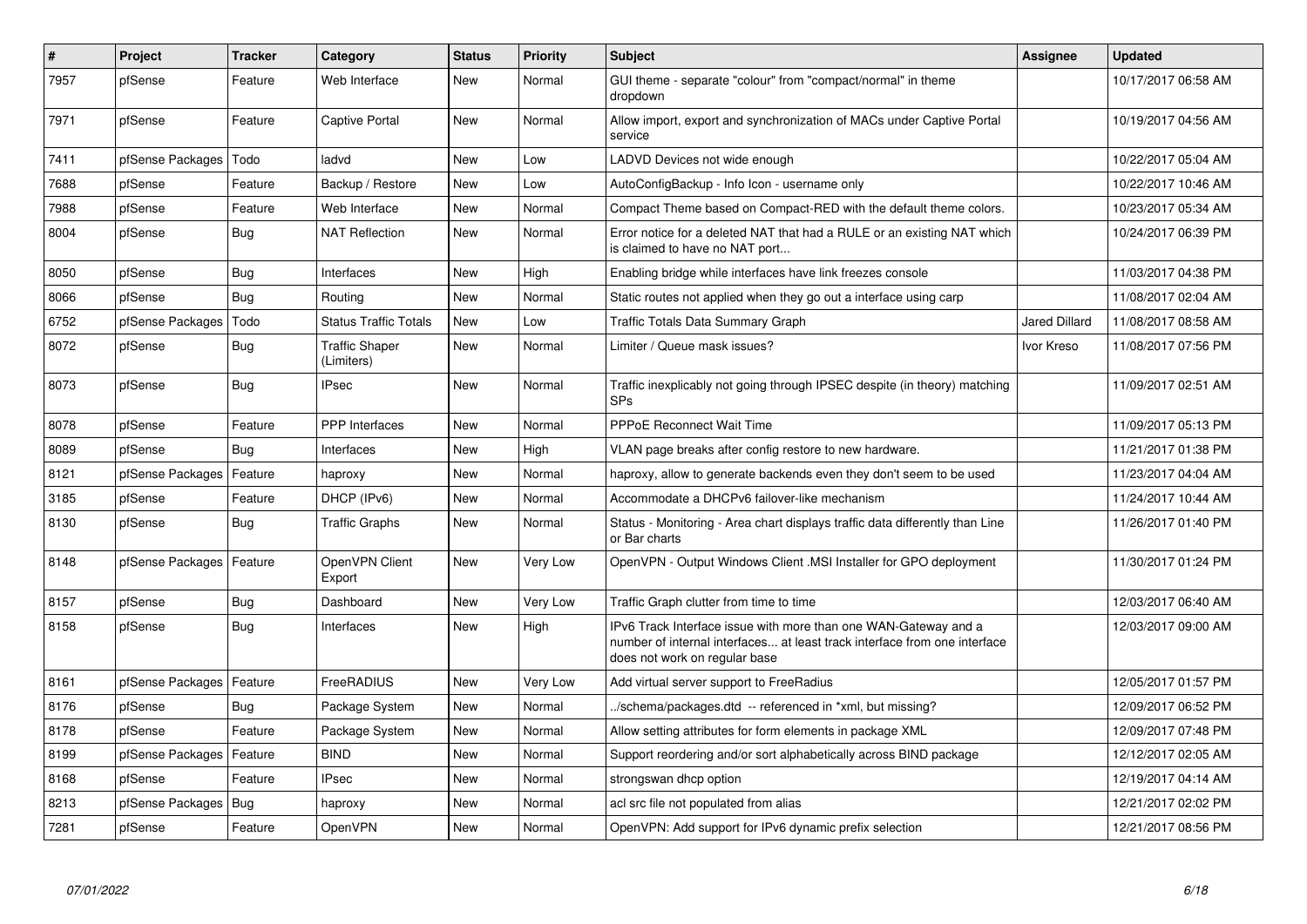| #    | Project                | Tracker    | Category                                 | <b>Status</b> | <b>Priority</b> | <b>Subject</b>                                                                                                          | Assignee             | <b>Updated</b>      |
|------|------------------------|------------|------------------------------------------|---------------|-----------------|-------------------------------------------------------------------------------------------------------------------------|----------------------|---------------------|
| 8236 | pfSense                | Feature    | <b>DNS Resolver</b>                      | <b>New</b>    | Normal          | Ability to configure "forward-first" and "forward-host" options for more<br>robust domain overrides in DNS Resolver     |                      | 12/26/2017 01:26 AM |
| 4899 | pfSense                | Feature    | DHCP (IPv4)                              | <b>New</b>    | Normal          | Additional BOOTP/DHCP Options should allow a force option                                                               |                      | 01/02/2018 02:24 PM |
| 8270 | pfSense                | Todo       | Web Interface                            | <b>New</b>    | Very Low        | Fix grammatically erroneous repetition                                                                                  |                      | 01/11/2018 08:19 AM |
| 7462 | pfSense Packages       | Bug        | haproxy                                  | <b>New</b>    | Normal          | HAproxy not rebinding properly after WAN DHCP IP change                                                                 |                      | 01/11/2018 09:15 AM |
| 8262 | pfSense                | Feature    | IPv6 Router<br>Advertisements<br>(RADVD) | <b>New</b>    | Normal          | Make each prefix flags configurable separately.                                                                         |                      | 01/16/2018 12:35 PM |
| 8180 | pfSense Packages       | Bug        | syslog-ng                                | New           | Normal          | syslog-ng default log file                                                                                              |                      | 01/16/2018 12:53 PM |
| 8285 | pfSense                | <b>Bug</b> | Web Interface                            | <b>New</b>    | Normal          | Actions on stale data may result in catastrophic results                                                                |                      | 01/16/2018 08:08 PM |
| 8229 | pfSense Packages       | Bug        | syslog-ng                                | <b>New</b>    | Normal          | syslog-ng stops parsing logs after logrotate run                                                                        |                      | 01/26/2018 12:00 PM |
| 7216 | pfSense                | Feature    | Web Interface                            | <b>New</b>    | Normal          | Allow user to choose date display format                                                                                | <b>Phillip Davis</b> | 02/02/2018 04:20 PM |
| 8295 | pfSense Packages       | Bug        | syslog-ng                                | <b>New</b>    | Normal          | syslog-ng logrotates tls files                                                                                          |                      | 02/14/2018 06:12 AM |
| 8224 | pfSense Packages       | Feature    | FreeRADIUS                               | <b>New</b>    | Normal          | Add "OU" field to FreeRADIUS page                                                                                       |                      | 02/21/2018 12:53 AM |
| 8346 | pfSense                | Feature    | <b>IPsec</b>                             | <b>New</b>    | Normal          | Let pFSense act as an IPSec XAuth VPN Client                                                                            |                      | 02/23/2018 07:39 AM |
| 8349 | pfSense                | Feature    | <b>Traffic Graphs</b>                    | <b>New</b>    | Normal          | Show the actual numerical information (upload/download speeds) in the<br>traffic graph dashboard widget                 | <b>Jared Dillard</b> | 02/28/2018 09:42 AM |
| 7495 | pfSense                | Feature    | <b>DNS Resolver</b>                      | <b>New</b>    | Low             | Ability to set TTL for local for Unbound host overrides and dhcp leases                                                 |                      | 03/06/2018 09:46 AM |
| 3882 | pfSense                | Feature    | Web Interface                            | <b>New</b>    | Normal          | Add OUI database to the base system, remove dependency on nmap                                                          |                      | 03/08/2018 06:44 PM |
| 8401 | pfSense                | <b>Bug</b> | Installer                                | <b>New</b>    | Normal          | Issues related to keys representing alphabetic characters specific to<br>Scandinavian languages and to some other keys. |                      | 03/30/2018 11:06 AM |
| 8406 | pfSense                | <b>Bug</b> | Dynamic DNS                              | <b>New</b>    | Normal          | DDNS IPV6 Cloudflare Client does not detect PPOE address                                                                |                      | 03/31/2018 11:56 AM |
| 8122 | pfSense                | Bug        | OpenVPN                                  | <b>New</b>    | Normal          | openypn client is unable to use OTP (temporary) passwords                                                               |                      | 04/16/2018 09:28 AM |
| 8474 | pfSense                | Feature    | <b>High Availability</b>                 | <b>New</b>    | Low             | Easier Conversion to HA Pair from Existing Non-HA Firewall                                                              |                      | 04/19/2018 11:52 PM |
| 701  | pfSense                | Feature    | Rules / NAT                              | <b>New</b>    | Normal          | Interface groups with NAT                                                                                               |                      | 05/11/2018 10:12 PM |
| 8532 | pfSense                | Feature    | <b>OpenVPN</b>                           | <b>New</b>    | Low             | Ability to add metric to pushed routes                                                                                  |                      | 05/22/2018 07:45 AM |
| 8438 | pfSense Packages       | <b>Bug</b> | haproxy                                  | <b>New</b>    | High            | haproxy: can't use ACL for cert with http-response actions                                                              |                      | 05/24/2018 01:12 PM |
| 6873 | pfSense                | <b>Bug</b> | DHCP (IPv6)                              | <b>New</b>    | Low             | radvd - Too many addresses in RDNSS section when previously using<br>DHCPv6                                             | Dominic<br>McKeown   | 06/06/2018 10:45 AM |
| 8560 | pfSense Packages   Bug |            | <b>ACME</b>                              | New           | Normal          | ACME: can't update DNS records in DNSMadeEasy registar for several<br>domains with different API keys/ids               |                      | 06/08/2018 01:28 PM |
| 8566 | pfSense                | <b>Bug</b> | CARP                                     | New           | Normal          | Wrong IPv6 source in NS request in case using of IPv6 alias                                                             |                      | 06/12/2018 01:26 PM |
| 8567 | pfSense                | Bug        | CARP                                     | New           | Normal          | Using IPv6 VIP alias for services may affect CARP IPv6 VIP work                                                         |                      | 06/12/2018 01:26 PM |
| 6988 | pfSense Packages       | Bug        | Snort                                    | New           | High            | SNORT Package PHP memory error                                                                                          |                      | 06/28/2018 10:00 PM |
| 1940 | pfSense                | Todo       | Logging                                  | New           | Normal          | Integrate rSyslogd                                                                                                      |                      | 07/06/2018 02:11 PM |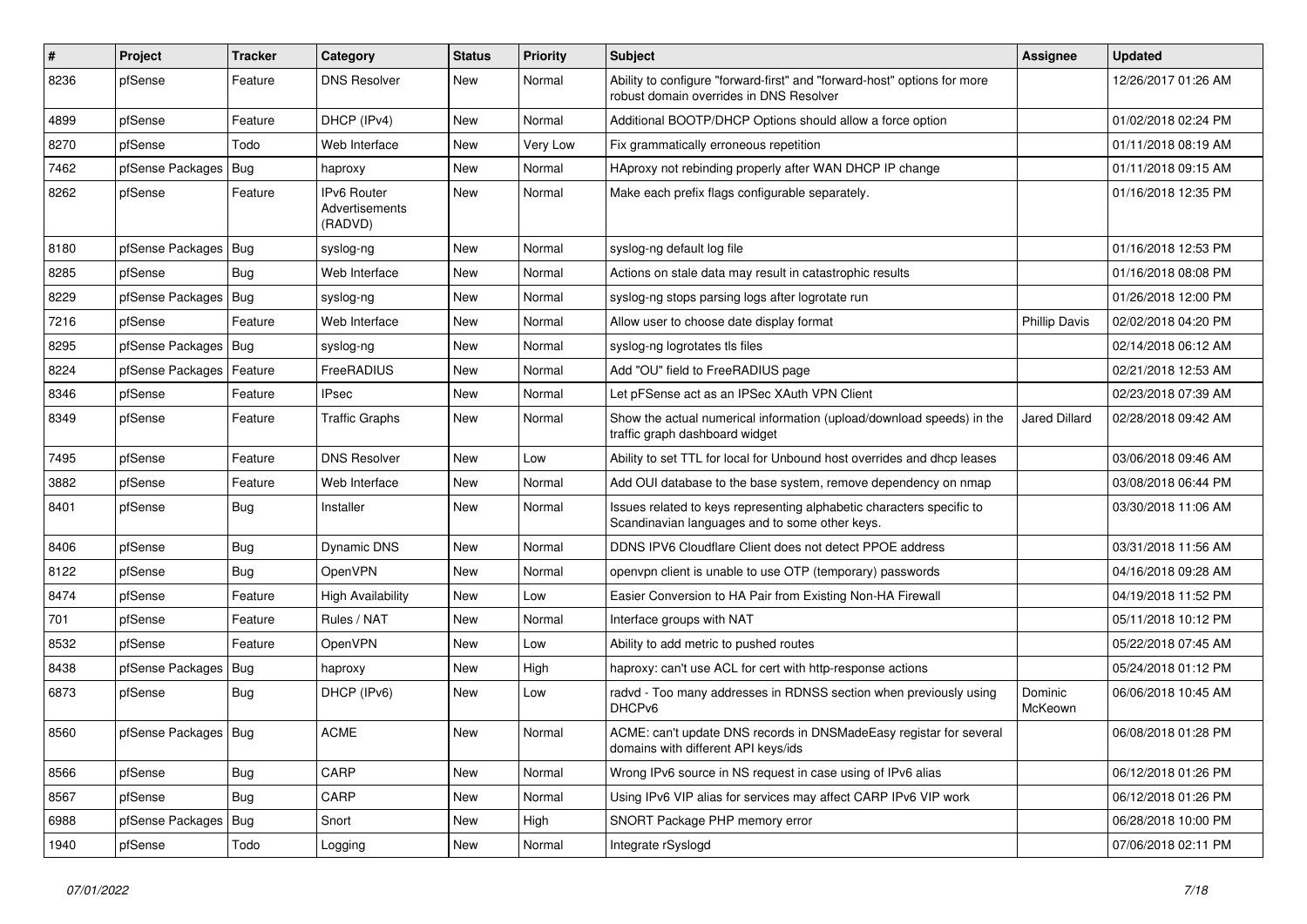| #    | Project                    | Tracker    | Category                            | <b>Status</b> | <b>Priority</b> | <b>Subject</b>                                                                                                                          | <b>Assignee</b> | <b>Updated</b>      |
|------|----------------------------|------------|-------------------------------------|---------------|-----------------|-----------------------------------------------------------------------------------------------------------------------------------------|-----------------|---------------------|
| 8599 | pfSense                    | Feature    | Rules / NAT                         | <b>New</b>    | Very Low        | IPv6 flow labels                                                                                                                        |                 | 07/16/2018 07:36 AM |
| 8641 | pfSense                    | Feature    | Web Interface                       | <b>New</b>    | Normal          | Need way to disable HSTS and/or replace webConfigurator certificate<br>from CLI                                                         |                 | 07/16/2018 10:21 AM |
| 8385 | pfSense                    | Feature    | Rules / NAT                         | <b>New</b>    | Normal          | Utilize IP addresses from successfully authenticated OpenVPN<br>endpoints to Update Firewall Rules                                      |                 | 07/19/2018 03:07 PM |
| 8419 | pfSense                    | Bug        | Web Interface                       | <b>New</b>    | Normal          | webgui, when menubar is fixed to the top of the screen, the last items of<br>long menus cannot be seen/used.                            |                 | 07/19/2018 03:10 PM |
| 1924 | pfSense                    | Feature    | Captive Portal                      | <b>New</b>    | Normal          | Ability of CP's allowed IP addresses to use aliases                                                                                     |                 | 07/26/2018 04:28 AM |
| 8705 | pfSense Packages           | Bug        | syslog-ng                           | <b>New</b>    | Normal          | Syslog-NG error in latest snapshot                                                                                                      |                 | 07/27/2018 10:17 AM |
| 8711 | pfSense                    | Bug        | <b>IGMP Proxy</b>                   | <b>New</b>    | Normal          | igmpproxy with PPPoE Interfaces                                                                                                         |                 | 07/28/2018 09:21 AM |
| 8752 | pfSense Packages           | Bug        | squidguard                          | <b>New</b>    | Normal          | For SquidGuard in "Common ACL" menu "Target Rules List" "access"<br>option always stays with default value '---' for my Target category |                 | 08/06/2018 05:53 AM |
| 8836 | pfSense Packages           | Feature    | FreeRADIUS                          | New           | Normal          | Define Idap group vlan assignment in users file                                                                                         |                 | 08/26/2018 07:53 AM |
| 8879 | pfSense                    | Feature    | DHCP (IPv4)                         | <b>New</b>    | Very Low        | DHCP options ADD force options                                                                                                          |                 | 09/07/2018 09:14 AM |
| 8902 | pfSense Packages   Bug     |            | haproxy                             | <b>New</b>    | Normal          | HAproxy package not use custom DNS for lookup on apply new config                                                                       |                 | 09/16/2018 08:16 AM |
| 9025 | pfSense Packages           | Bug        | squidquard                          | <b>New</b>    | Normal          | SquidGard + Target categories                                                                                                           |                 | 10/08/2018 01:00 AM |
| 1136 | pfSense                    | Feature    | Rules / NAT                         | <b>New</b>    | Normal          | Add logic to automatically avoid route-to for static route networks                                                                     |                 | 10/09/2018 05:11 AM |
| 8769 | pfSense Packages           | Feature    | FreeRADIUS                          | <b>New</b>    | Normal          | Allow FreeRADIUS users to change their own Passwords and Pins                                                                           |                 | 10/11/2018 11:34 AM |
| 9037 | pfSense                    | Bug        | <b>DNS Resolver</b>                 | <b>New</b>    | Normal          | Unbound not logging to syslog after reboot                                                                                              |                 | 10/12/2018 05:09 AM |
| 8869 | pfSense Packages           | Feature    | haproxy                             | New           | Normal          | HAproxy should use RFC 7919 DH parameter files                                                                                          |                 | 10/17/2018 10:46 AM |
| 9063 | pfSense                    | Feature    | Dynamic DNS                         | <b>New</b>    | Normal          | Allow dynamic DNS client entry to specify which Check IP service to use                                                                 |                 | 10/24/2018 11:53 AM |
| 9077 | pfSense Packages           | Feature    | haproxy                             | New           | Normal          | haproxy UI: Add seperator lines                                                                                                         |                 | 10/29/2018 06:06 AM |
| 9143 | pfSense Packages           | Bug        | ntop                                | <b>New</b>    | Normal          | ntopng not displaying values in historical correctly                                                                                    |                 | 11/22/2018 07:24 AM |
| 9149 | pfSense                    | Bug        | Package System                      | New           | Low             | Continued issues with /tmp and /var in RAM on 2.4                                                                                       |                 | 11/24/2018 11:56 AM |
| 9141 | pfSense Packages   Feature |            | <b>FRR</b>                          | <b>New</b>    | Very Low        | FRR xmlrpc                                                                                                                              | Jim Pingle      | 11/26/2018 07:49 AM |
| 8963 | pfSense                    | <b>Bug</b> | <b>Traffic Shaper</b><br>(Limiters) | New           | Normal          | 2.4.4 Limiters don't work after CARP fail-over                                                                                          |                 | 12/10/2018 06:40 AM |
| 9079 | pfSense Packages           | Bug        | ntop                                | <b>New</b>    | Normal          | High CPU usage of ntopng even during IDLE and no network traffic                                                                        |                 | 12/16/2018 02:40 PM |
| 9241 | pfSense                    | <b>Bug</b> | Interfaces                          | <b>New</b>    | Normal          | Ethernet link cycles up/down if "auto-negotiate" is explicitly selected in<br>interface configuration                                   |                 | 12/31/2018 08:36 PM |
| 9247 | pfSense Packages Bug       |            | haproxy                             | <b>New</b>    | Low             | HAProxy multiple server selection on stats pages doesn't work                                                                           |                 | 01/02/2019 04:44 PM |
| 9261 | pfSense Packages   Bug     |            | haproxy                             | New           | Normal          | haproxy GUI failure                                                                                                                     |                 | 01/08/2019 12:41 PM |
| 7244 | pfSense                    | Feature    | Developer Tools                     | New           | Normal          | Publish pfsense as a Vagrant Basebox                                                                                                    |                 | 01/29/2019 04:09 AM |
| 8232 | pfSense Packages           | Feature    | haproxy                             | New           | Normal          | different ssl options based on the sni name                                                                                             |                 | 01/30/2019 10:36 AM |
| 9299 | pfSense Packages           | Feature    | ACME                                | New           | Normal          | ACME package: Automate add/remove firewall rule for port forwarding                                                                     |                 | 01/30/2019 10:09 PM |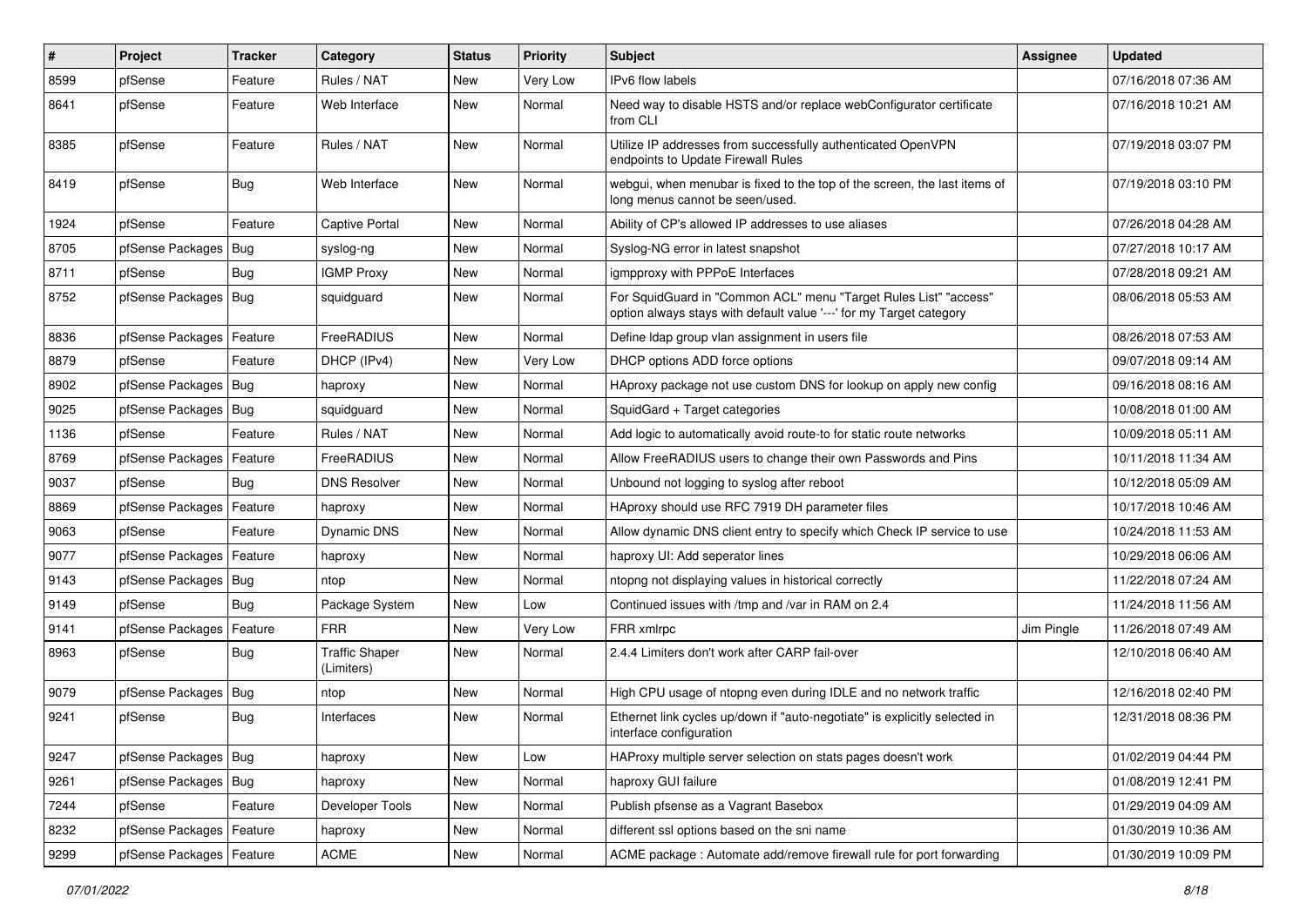| $\vert$ # | Project                    | <b>Tracker</b> | Category                     | <b>Status</b> | <b>Priority</b> | <b>Subject</b>                                                                                          | <b>Assignee</b> | <b>Updated</b>      |
|-----------|----------------------------|----------------|------------------------------|---------------|-----------------|---------------------------------------------------------------------------------------------------------|-----------------|---------------------|
| 9337      | pfSense Packages           | Bug            | Telegraf                     | New           | Normal          | Telegraf ping input fails                                                                               |                 | 02/18/2019 10:40 AM |
| 9336      | pfSense                    | Feature        | Notifications                | New           | Very Low        | Make Dynamic DNS update notification e-mail optional                                                    |                 | 02/18/2019 11:49 AM |
| 9138      | pfSense Packages           | <b>Bug</b>     | Telegraf                     | <b>New</b>    | Normal          | telegraf: add section for custom config lines                                                           |                 | 02/18/2019 03:36 PM |
| 9046      | pfSense Packages   Feature |                | Telegraf                     | <b>New</b>    | High            | telegraf feature request                                                                                |                 | 02/18/2019 03:38 PM |
| 8589      | pfSense Packages           | Bug            | FreeRADIUS                   | <b>New</b>    | Normal          | FreeRadius 0.15.5_2 ignoring tunnelled-reply=no                                                         |                 | 02/18/2019 03:40 PM |
| 8513      | pfSense Packages   Bug     |                | FreeRADIUS                   | <b>New</b>    | High            | Freeradius 3.x Idap problem                                                                             |                 | 02/18/2019 05:22 PM |
| 8230      | pfSense Packages   Feature |                | Telegraf                     | <b>New</b>    | Normal          | telegraf automatic input plugins configuration for enabled pfsense<br>package                           |                 | 02/18/2019 05:23 PM |
| 8197      | pfSense Packages   Bug     |                | <b>BIND</b>                  | <b>New</b>    | Normal          | BIND UI fails to properly update zone with inline DNSSEC signing<br>enabled                             |                 | 02/18/2019 05:23 PM |
| 7535      | pfSense Packages           | Feature        | Snort                        | <b>New</b>    | Normal          | Snort messages filling System / General. Should have its own log.                                       |                 | 02/18/2019 05:29 PM |
| 6861      | pfSense Packages   Bug     |                | haproxy                      | <b>New</b>    | Normal          | Ha-Proxy duplicated backend used in place of original backend                                           |                 | 02/18/2019 05:30 PM |
| 6784      | pfSense Packages           | Bug            | haproxy                      | New           | Normal          | HAProxy version .48 will not use URL Table Alias for front end listener                                 |                 | 02/18/2019 05:32 PM |
| 5646      | pfSense Packages           | Feature        | Squid                        | <b>New</b>    | Normal          | Squid3 package Authentication Method: Kerberos/AD                                                       |                 | 02/18/2019 05:34 PM |
| 9338      | pfSense                    | Bug            | <b>IGMP Proxy</b>            | <b>New</b>    | Normal          | igmpproxy ignoring downstream vlan interface                                                            |                 | 02/22/2019 03:48 AM |
| 9348      | pfSense Packages           | Bug            | ACME                         | <b>New</b>    | Normal          | Results of Acme certificate issuance/renewal are not properly formatted                                 |                 | 02/22/2019 12:08 PM |
| 9289      | pfSense Packages           | Feature        | Snort                        | <b>New</b>    | Normal          | Snort enable react                                                                                      |                 | 03/16/2019 09:04 PM |
| 3652      | pfSense                    | Feature        | OpenVPN                      | <b>New</b>    | Normal          | OpenVPN - Dynamic IPv6 Tunnel Network                                                                   |                 | 03/20/2019 09:50 AM |
| 9436      | pfSense                    | Feature        | <b>DNS Resolver</b>          | <b>New</b>    | Normal          | Unbound: enable dnstap support                                                                          |                 | 03/27/2019 07:54 PM |
| 9464      | pfSense                    | Feature        | Interfaces                   | <b>New</b>    | Normal          | Marvell 6000 -- netgate hardware (e.g.: XG-7100, XG-3100) internal<br>switch LACP support               |                 | 04/08/2019 07:58 AM |
| 9485      | pfSense                    | Bug            | User Manager /<br>Privileges | <b>New</b>    | Normal          | password match error on system usermanager causes Group<br>membership to be reset.                      |                 | 04/26/2019 08:52 AM |
| 9504      | pfSense                    | <b>Bug</b>     | Dynamic DNS                  | New           | Normal          | Multiple Dynamic DNS update notifications for the same interface, not<br>differentiated by the hostname |                 | 05/07/2019 07:46 AM |
| 9568      | pfSense Packages           | Bug            | Squid                        | <b>New</b>    | Normal          | UFSSwapDir::openLog: Failed to open swap log.                                                           |                 | 05/29/2019 09:18 PM |
| 9574      | pfSense                    | Feature        | Package System               | New           | Normal          | Show changelog at package upgrade                                                                       |                 | 06/02/2019 04:35 AM |
| 9599      | pfSense Packages           | Feature        | haproxy                      | <b>New</b>    | Normal          | Support for "peers" in HAproxy                                                                          |                 | 06/25/2019 01:47 AM |
| 8982      | pfSense Packages           | Feature        | haproxy                      | New           | Normal          | HAproxy ACL support for map in configuration UI                                                         |                 | 06/25/2019 01:49 AM |
| 9621      | pfSense                    | Feature        | User Manager /<br>Privileges | New           | Normal          | More convenient deletion of single user privileges                                                      |                 | 07/09/2019 03:09 AM |
| 9648      | pfSense Packages   Feature |                | haproxy                      | New           | Very Low        | Multiple node Sync HAProxy configuration to backup CARP members via<br>XMLRPC.                          |                 | 07/25/2019 10:04 AM |
| 9650      | pfSense                    | <b>Bug</b>     | Gateways                     | New           | Normal          | IPv6 connection drops (ir-)regular on Kabelvodafone (German cable<br>ISP)                               |                 | 07/27/2019 07:14 AM |
| 9664      | pfSense                    | Bug            | Dynamic DNS                  | New           | Normal          | DynDNS and Dual-wan problem with CloudFlare (works with No-Ip)                                          |                 | 08/03/2019 10:00 AM |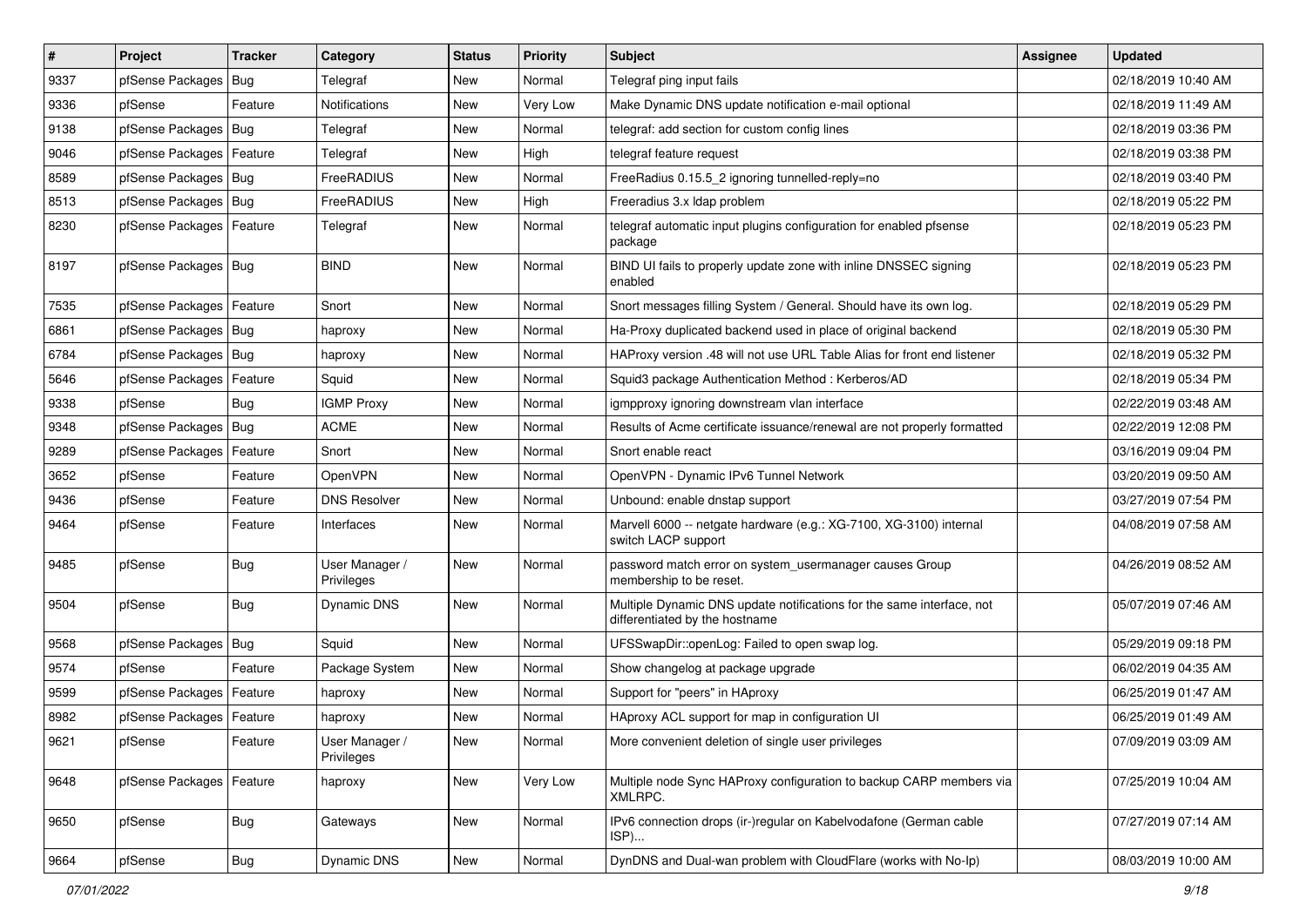| $\pmb{\#}$ | Project                    | <b>Tracker</b> | Category                                        | <b>Status</b> | <b>Priority</b> | <b>Subject</b>                                                                                                                  | <b>Assignee</b> | <b>Updated</b>      |
|------------|----------------------------|----------------|-------------------------------------------------|---------------|-----------------|---------------------------------------------------------------------------------------------------------------------------------|-----------------|---------------------|
| 7449       | pfSense Packages           | Feature        | OpenVPN Client<br>Export                        | New           | Normal          | feature request for openvpn-client-export package, add the support for<br>openvpn up and down script, for mapping network drive |                 | 08/06/2019 05:06 PM |
| 9085       | pfSense Packages           | Feature        | OpenVPN Client<br>Export                        | <b>New</b>    | Low             | OpenVPN connect/disconnect scripts                                                                                              |                 | 08/13/2019 09:15 AM |
| 9677       | pfSense                    | <b>Bug</b>     | Dashboard                                       | <b>New</b>    | Normal          | Dashboard hangs when widget needs data from a remote host which is<br>down                                                      |                 | 08/13/2019 09:15 AM |
| 7857       | pfSense                    | Bug            | Dashboard                                       | New           | Very Low        | Interfaces Widget U/I fails to wrap IPV6 addresses when the string is too<br>wide for the widget                                |                 | 08/13/2019 09:15 AM |
| 9229       | pfSense Packages   Bug     |                | Tinc                                            | <b>New</b>    | Normal          | Tinc package: no way of specifying multiple critical configuration<br>parameters from web interface                             |                 | 08/13/2019 09:25 AM |
| 8909       | pfSense Packages   Bug     |                | Tinc                                            | New           | Normal          | tinc package makes /rc.newwanip looping forever                                                                                 |                 | 08/13/2019 09:25 AM |
| 8146       | pfSense Packages           | Feature        | <b>BIND</b>                                     | New           | Normal          | Zone Domain Records more powerfull for BIND Zones                                                                               |                 | 08/13/2019 09:39 AM |
| 8099       | pfSense Packages           | Feature        | Telegraf                                        | <b>New</b>    | Normal          | Add more configuration flexibility to Telegraf                                                                                  |                 | 08/13/2019 09:39 AM |
| 7799       | pfSense                    | Feature        | Rules / NAT                                     | New           | Normal          | Make an ajax call to toggle logging by clicking on the logging icon next to<br>a rule                                           |                 | 08/13/2019 09:40 AM |
| 7737       | pfSense                    | Bug            | <b>IPv6 Router</b><br>Advertisements<br>(RADVD) | New           | Normal          | radvd error message                                                                                                             |                 | 08/13/2019 09:41 AM |
| 7602       | pfSense                    | Feature        | <b>Operating System</b>                         | <b>New</b>    | Normal          | Auto-Create bootable USB for recovery                                                                                           |                 | 08/13/2019 09:50 AM |
| 4928       | pfSense Packages           | Feature        | squidguard                                      | New           | Normal          | Surftool - New Package to turn squidguard groups(/acls) on or off                                                               |                 | 08/13/2019 09:57 AM |
| 6789       | pfSense Packages           | Feature        | Squid                                           | <b>New</b>    | Normal          | disgest_ldap_auth                                                                                                               |                 | 08/13/2019 09:57 AM |
| 8517       | pfSense Packages   Feature |                | New Package<br>Request                          | New           | Normal          | OpenConnect client                                                                                                              |                 | 08/13/2019 10:01 AM |
| 3424       | pfSense Packages   Feature |                | New Package<br>Request                          | New           | Normal          | SCEP server                                                                                                                     |                 | 08/13/2019 10:02 AM |
| 385        | pfSense                    | Feature        | Captive Portal                                  | <b>New</b>    | Normal          | Reverse captive portal                                                                                                          |                 | 08/13/2019 12:23 PM |
| 2771       | pfSense                    | Feature        | Rules / NAT                                     | New           | Normal          | Add packet tracing simulator                                                                                                    |                 | 08/13/2019 12:24 PM |
| 2024       | pfSense                    | Feature        | Package System                                  | New           | Normal          | RRD Graphs for packages                                                                                                         |                 | 08/13/2019 12:24 PM |
| 1890       | pfSense                    | <b>Bug</b>     | Translations                                    | <b>New</b>    | Normal          | No gettext support in console scripts                                                                                           |                 | 08/13/2019 12:24 PM |
| 6029       | pfSense                    | Bug            | XML Parser                                      | New           | Normal          | Unhelpful error messages in xmlparse*.inc and generally                                                                         |                 | 08/13/2019 12:52 PM |
| 5902       | pfSense                    | Todo           | Configuration<br>Backend                        | New           | Normal          | Use a common place for default values                                                                                           |                 | 08/13/2019 12:53 PM |
| 4707       | pfSense                    | Feature        | Rules / NAT                                     | New           | Normal          | Can't override block port 0 rules in filter.inc                                                                                 |                 | 08/13/2019 12:53 PM |
| 5080       | pfSense                    | Feature        | DHCP (IPv4)                                     | New           | Normal          | Settings tab under Services>DHCP Server                                                                                         |                 | 08/13/2019 12:53 PM |
| 4472       | pfSense                    | Feature        | Build / Release                                 | New           | Normal          | Cryptographically sign every (sub-)release                                                                                      |                 | 08/13/2019 12:53 PM |
| 6539       | pfSense                    | Feature        | Rules / NAT                                     | New           | Normal          | ICMPv6 filtering requires multiple rules - no range support                                                                     |                 | 08/13/2019 01:23 PM |
| 6501       | pfSense                    | Todo           | Web Interface                                   | New           | Normal          | Tightening up subnet expansion                                                                                                  |                 | 08/13/2019 01:23 PM |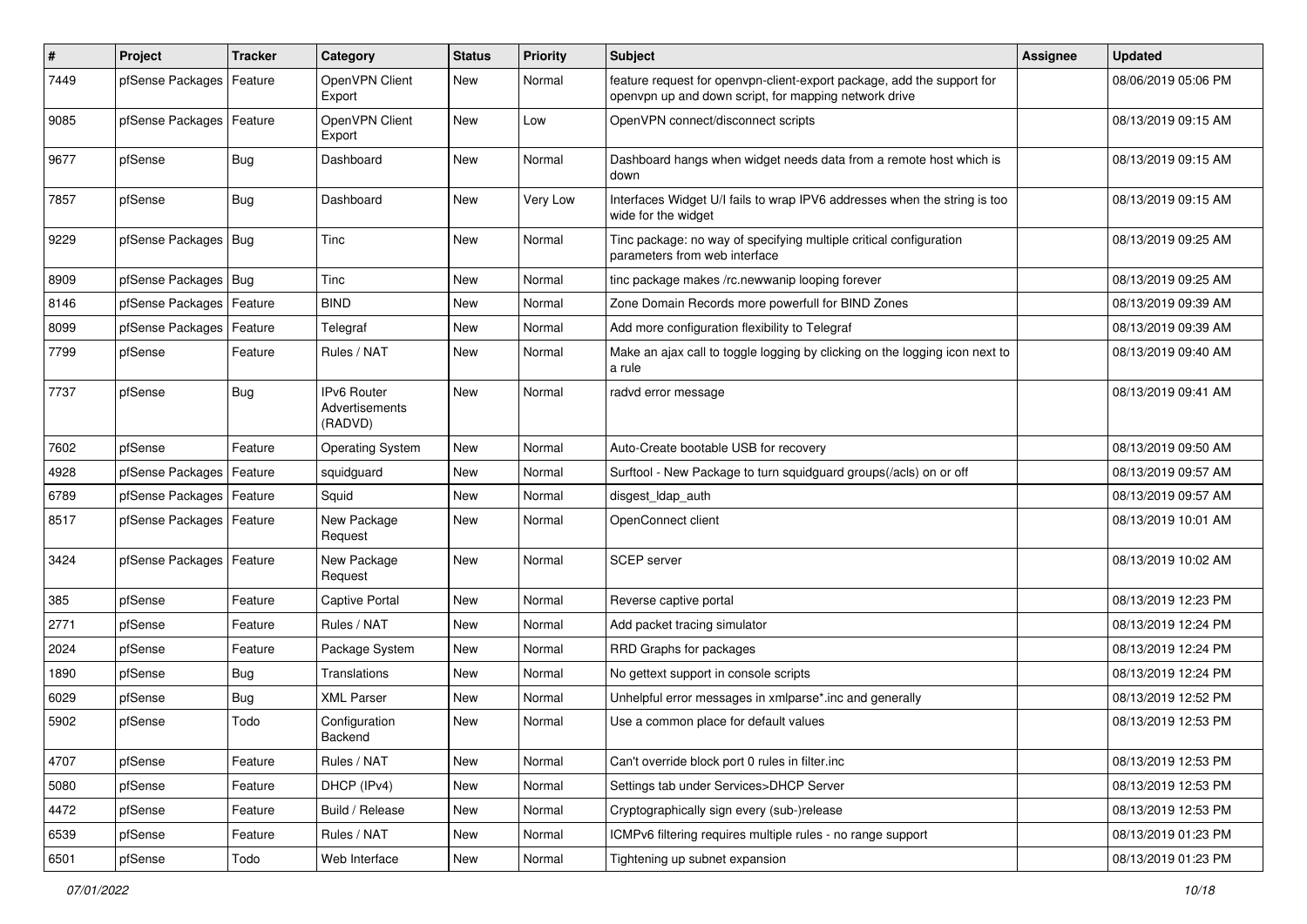| $\sharp$ | <b>Project</b>   | <b>Tracker</b> | Category                                        | <b>Status</b> | <b>Priority</b> | <b>Subject</b>                                                                                   | <b>Assignee</b> | <b>Updated</b>      |
|----------|------------------|----------------|-------------------------------------------------|---------------|-----------------|--------------------------------------------------------------------------------------------------|-----------------|---------------------|
| 6470     | pfSense Packages | Feature        | New Package<br>Request                          | <b>New</b>    | Normal          | CloudFlare Integration Module                                                                    |                 | 08/13/2019 01:23 PM |
| 6469     | pfSense          | Feature        | Console Menu                                    | <b>New</b>    | Normal          | Improve help + self documentation in console PHP shell                                           |                 | 08/13/2019 01:23 PM |
| 6412     | pfSense          | Feature        | <b>Operating System</b>                         | <b>New</b>    | Normal          | Add includedir directive for /var/etc/xinet.d to xinetd configuration                            |                 | 08/13/2019 01:23 PM |
| 6398     | pfSense          | Bug            | Configuration<br>Backend                        | <b>New</b>    | Normal          | If config cannot be loaded due to corruption or bug, it isn't handled<br>gracefully (just stops) |                 | 08/13/2019 01:23 PM |
| 5652     | pfSense          | <b>Bug</b>     | Authentication                                  | <b>New</b>    | Normal          | Radius IETF Class Group Assignment - Incorrect Standard                                          |                 | 08/13/2019 01:39 PM |
| 6615     | pfSense          | Feature        | DHCP (IPv4)                                     | <b>New</b>    | Normal          | new DHCP server option                                                                           |                 | 08/13/2019 01:39 PM |
| 6604     | pfSense          | Feature        | <b>NTPD</b>                                     | <b>New</b>    | Normal          | Allow NTP server list to be overridden by DHCP/PPP                                               |                 | 08/13/2019 01:39 PM |
| 6555     | pfSense Packages | Feature        | New Package<br>Request                          | <b>New</b>    | Normal          | Support IEEE 1588                                                                                |                 | 08/13/2019 01:40 PM |
| 6554     | pfSense          | Feature        | <b>NTPD</b>                                     | <b>New</b>    | Normal          | Reintroduce NTP mode7 for IEEE 1588 PTPd interop                                                 |                 | 08/13/2019 01:40 PM |
| 6332     | pfSense          | Todo           | Web Interface                                   | <b>New</b>    | Normal          | Upgrade encryption options to cover current range of recommendations                             |                 | 08/13/2019 02:34 PM |
| 6816     | pfSense          | Feature        | <b>IPv6 Router</b><br>Advertisements<br>(RADVD) | <b>New</b>    | Normal          | Status and/or Diagnostics page for radvd                                                         |                 | 08/13/2019 02:35 PM |
| 6796     | pfSense          | Feature        | Interfaces                                      | <b>New</b>    | Normal          | Allow hostnames as GRE and GIF endpoints                                                         |                 | 08/13/2019 02:35 PM |
| 7030     | pfSense          | Feature        | Multi-WAN                                       | <b>New</b>    | Very Low        | New Feature Load Balance Per Amount Of GB                                                        |                 | 08/13/2019 02:56 PM |
| 6977     | pfSense          | <b>Bug</b>     | Interfaces                                      | <b>New</b>    | Normal          | VLAN traffic is erroneously counted as underlying iface (untagged) traffic                       |                 | 08/13/2019 02:56 PM |
| 5619     | pfSense          | Feature        | <b>Operating System</b>                         | <b>New</b>    | Normal          | Curl with ARES support                                                                           |                 | 08/13/2019 02:56 PM |
| 7385     | pfSense          | Todo           | Web Interface                                   | <b>New</b>    | Normal          | Sanitize PHP includes                                                                            |                 | 08/13/2019 03:22 PM |
| 6541     | pfSense          | Bug            | <b>IPv6 Router</b><br>Advertisements<br>(RADVD) | <b>New</b>    | Normal          | IPv6 RAs always include on-link prefix; clients may not use DHCPv6<br>managed addresses          |                 | 08/13/2019 03:23 PM |
| 7738     | pfSense          | Feature        | <b>IPsec</b>                                    | <b>New</b>    | Normal          | Highlight which IPSec (or other VPN) crypto modes are<br>hardware-accelerated in the UI          |                 | 08/13/2019 03:46 PM |
| 7430     | pfSense          | Bug            | Interfaces                                      | <b>New</b>    | Normal          | pfsense-utils.inc - where_is_ipaddr_configured() should account for<br>loopback interface        |                 | 08/13/2019 03:48 PM |
| 7761     | pfSense          | Feature        | Rules / NAT                                     | New           | Normal          | Add a way to match on IPv6 proto=0 (hop-by-hop header extension)                                 |                 | 08/13/2019 03:49 PM |
| 7800     | pfSense          | Feature        | Logging                                         | New           | Normal          | Add option for state logging                                                                     |                 | 08/13/2019 03:51 PM |
| 7812     | pfSense          | Feature        | Web Interface                                   | <b>New</b>    | Normal          | ZFS handling of autopreplace                                                                     |                 | 08/13/2019 03:53 PM |
| 8036     | pfSense          | Feature        | <b>IPsec</b>                                    | <b>New</b>    | Normal          | Want to run multiple Mobile Client IKEv2 server instances                                        |                 | 08/14/2019 09:31 AM |
| 7881     | pfSense          | Feature        | <b>OpenVPN</b>                                  | <b>New</b>    | Normal          | OpenVPN client - add support for multiple server entries                                         |                 | 08/14/2019 09:32 AM |
| 7541     | pfSense          | Feature        | Installer                                       | <b>New</b>    | Normal          | ZFS Install, add hot spare option                                                                |                 | 08/14/2019 09:32 AM |
| 8177     | pfSense          | Bug            | Package System                                  | <b>New</b>    | Normal          | '/xsl/package.xsl" is referenced in package XML files but not on the<br>firewall                 |                 | 08/14/2019 09:56 AM |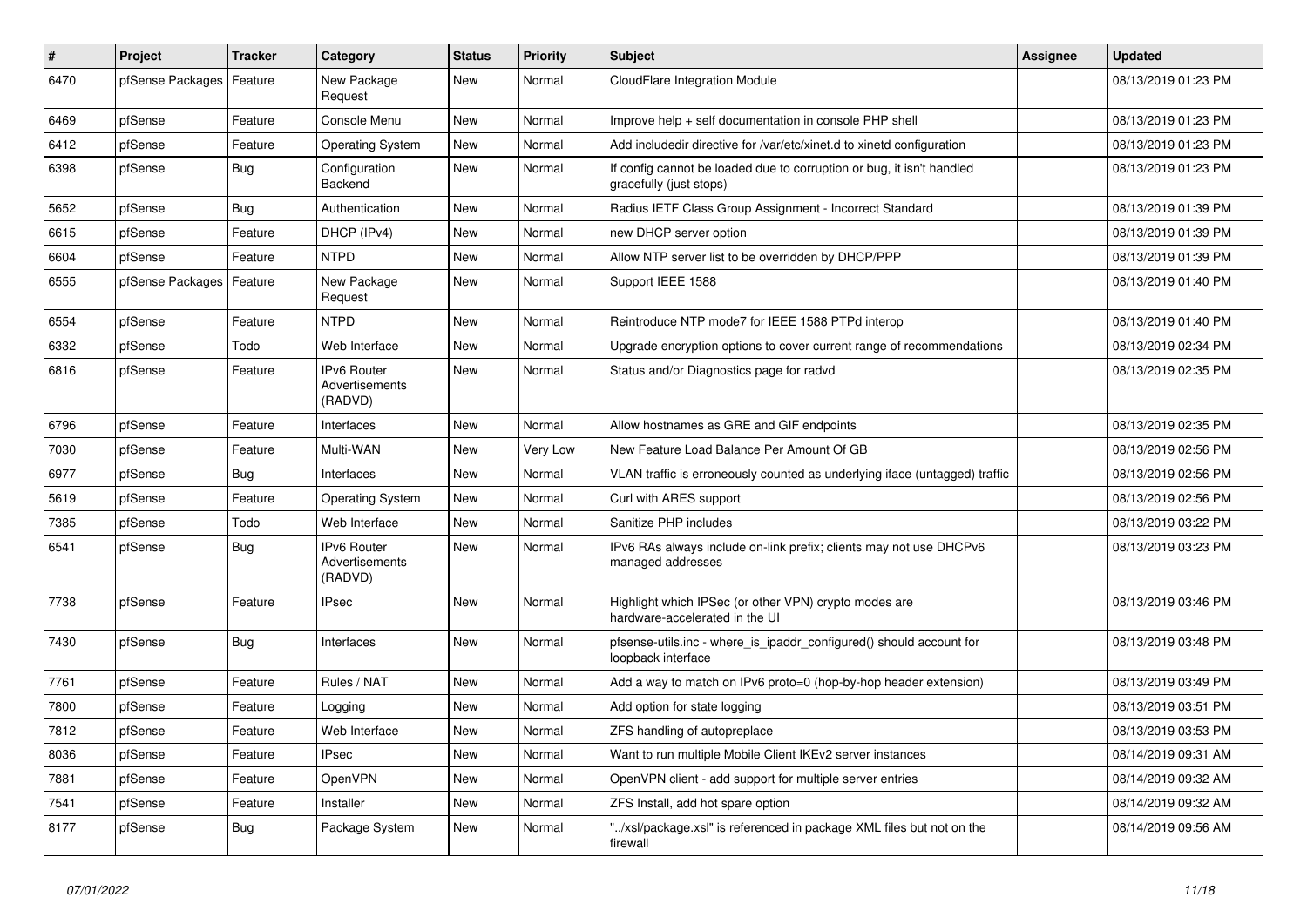| $\sharp$ | Project                    | <b>Tracker</b> | Category              | <b>Status</b> | Priority | <b>Subject</b>                                                                                                                     | Assignee             | <b>Updated</b>      |
|----------|----------------------------|----------------|-----------------------|---------------|----------|------------------------------------------------------------------------------------------------------------------------------------|----------------------|---------------------|
| 7289     | pfSense                    | Bug            | Certificates          | <b>New</b>    | Low      | Generating 4096bit Certificate                                                                                                     |                      | 08/14/2019 09:56 AM |
| 8372     | pfSense                    | Feature        | Logging               | <b>New</b>    | Normal   | add gui setting to adjust refresh rate for dynamic firewall logs                                                                   |                      | 08/14/2019 10:31 AM |
| 8274     | pfSense                    | Feature        | Traffic Graphs        | New           | Normal   | Reverse Inverse Traffic Graph View                                                                                                 | <b>Jared Dillard</b> | 08/14/2019 10:31 AM |
| 8526     | pfSense                    | <b>Bug</b>     | Interfaces            | <b>New</b>    | Normal   | DHCP client ignores server replies when 802.1q tagging is used                                                                     |                      | 08/14/2019 10:52 AM |
| 8458     | pfSense                    | Feature        | Dashboard             | <b>New</b>    | Low      | Allow reordering of interface widget                                                                                               |                      | 08/14/2019 10:52 AM |
| 8076     | pfSense                    | <b>Bug</b>     | Backup / Restore      | <b>New</b>    | Normal   | User can easily apply an unusable interface configuration after restore                                                            |                      | 08/14/2019 10:52 AM |
| 8435     | pfSense                    | <b>Bug</b>     | Interfaces            | <b>New</b>    | Normal   | DHCPv6 unusable in certain circumstances (US AT&T Fiber, etc.)                                                                     |                      | 08/14/2019 10:52 AM |
| 8929     | pfSense                    | Feature        | Web Interface         | New           | Normal   | Scroll bar css dark theme                                                                                                          |                      | 08/14/2019 12:16 PM |
| 8743     | pfSense                    | Todo           | Gateways              | New           | Low      | Gateway Groups page should list gateways in tier order                                                                             |                      | 08/14/2019 12:16 PM |
| 9087     | pfSense                    | Bug            | <b>Traffic Graphs</b> | New           | Normal   | Traffic Graph Widget Legend Not Updating                                                                                           |                      | 08/14/2019 12:38 PM |
| 9060     | pfSense                    | Feature        | Logging               | New           | Normal   | add rule name filtering field for firewall log viewer                                                                              |                      | 08/14/2019 12:38 PM |
| 9035     | pfSense                    | Bug            | Rules / NAT           | New           | Normal   | Inactive Interfaces are Hidden in Firewall Rules                                                                                   |                      | 08/14/2019 12:39 PM |
| 9222     | pfSense                    | Feature        | Authentication        | <b>New</b>    | Normal   | Add sshguard log when release an IP                                                                                                |                      | 08/14/2019 01:00 PM |
| 9167     | pfSense                    | <b>Bug</b>     | Rules / NAT           | <b>New</b>    | Normal   | Some Important ICMPv6 Traffic Not Allowed by Default Rules                                                                         |                      | 08/14/2019 01:00 PM |
| 9343     | pfSense                    | Bug            | DHCP (IPv4)           | <b>New</b>    | Normal   | diag_arp.php times out with large DHCPD leases table                                                                               |                      | 08/14/2019 01:19 PM |
| 9288     | pfSense                    | Feature        | Authentication        | <b>New</b>    | Normal   | SSHGuard add pfSense signature in standard                                                                                         |                      | 08/14/2019 01:19 PM |
| 9486     | pfSense Packages           | Bug            | softflowd             | <b>New</b>    | Very Low | ifindex values used for softflowd are incorrect                                                                                    |                      | 08/14/2019 02:30 PM |
| 9591     | pfSense                    | Feature        | Rules / NAT           | <b>New</b>    | Normal   | Add under firewall rules a search box                                                                                              |                      | 08/14/2019 02:39 PM |
| 9585     | pfSense                    | Bug            | Interfaces            | <b>New</b>    | Normal   | 6RD: Unable to reach hosts on within same 6rd-domain                                                                               |                      | 08/14/2019 02:39 PM |
| 9575     | pfSense                    | Feature        | DHCP (IPv6)           | New           | Very Low | RFC 7078 - Distributing Address Selection Policy Using DHCPv6                                                                      |                      | 08/14/2019 02:39 PM |
| 9293     | pfSense                    | Feature        | Web Interface         | <b>New</b>    | Low      | Provide WebUI message (banner) prior to login                                                                                      |                      | 08/14/2019 02:39 PM |
| 9627     | pfSense                    | Feature        | <b>Captive Portal</b> | <b>New</b>    | Normal   | Captive Portal only shows authenticated users                                                                                      |                      | 08/14/2019 02:48 PM |
| 4681     | pfSense                    | Feature        | Backup / Restore      | <b>New</b>    | Normal   | AutoConfigBackup make a way to easily download a saved backup                                                                      |                      | 08/16/2019 12:46 PM |
| 7757     | pfSense                    | Bug            | Backup / Restore      | New           | Normal   | Auto Config Backup fails to upload unless Default Gateway is up                                                                    |                      | 08/16/2019 12:47 PM |
| 8500     | pfSense                    | <b>Bug</b>     | Dynamic DNS           | <b>New</b>    | Low      | Incorrect categorization of status/info messages from phpDynDNS                                                                    |                      | 08/16/2019 12:50 PM |
| 8031     | pfSense Packages           | Feature        | FreeRADIUS            | <b>New</b>    | Normal   | FreeRADIUS copy entry function                                                                                                     |                      | 08/16/2019 01:01 PM |
| 7686     | pfSense Packages   Feature |                | haproxy               | <b>New</b>    | Normal   | Add option in HAProxy to configure SSL defaults based on the Mozilla<br><b>SSL Configuration Generator</b>                         |                      | 08/16/2019 01:09 PM |
| 2774     | pfSense                    | Feature        | DHCP (IPv4)           | <b>New</b>    | Normal   | Extend DHCP Pools code to allow using different subnets                                                                            |                      | 08/19/2019 10:27 AM |
| 2323     | pfSense                    | Feature        | DHCP (IPv4)           | <b>New</b>    | Low      | GUI doesn't allow to configure DHCP server to serve IP addresses<br>belonging to subnets wich are not associated with an interface |                      | 08/19/2019 10:27 AM |
| 7964     | pfSense                    | <b>Bug</b>     | Multi-WAN             | <b>New</b>    | Normal   | Restart openvpn on gateway switching                                                                                               |                      | 08/19/2019 12:35 PM |
| 6845     | pfSense                    | Feature        | Interfaces            | <b>New</b>    | Normal   | DHCP / DHCPv6 WAN client status page                                                                                               |                      | 08/19/2019 12:37 PM |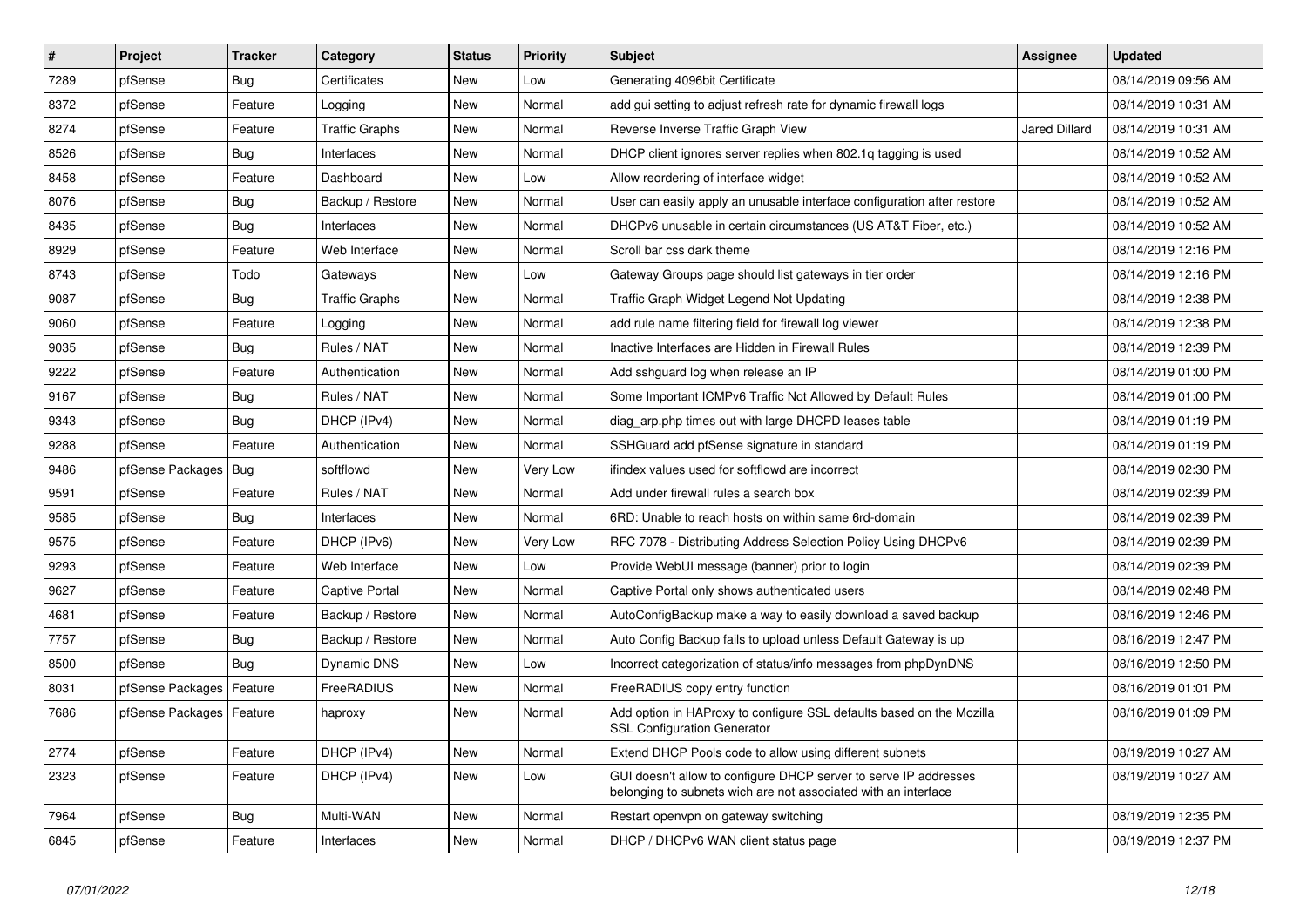| ∦    | Project                    | <b>Tracker</b> | Category                                 | <b>Status</b> | <b>Priority</b> | <b>Subject</b>                                                                                    | Assignee     | <b>Updated</b>      |
|------|----------------------------|----------------|------------------------------------------|---------------|-----------------|---------------------------------------------------------------------------------------------------|--------------|---------------------|
| 7720 | pfSense                    | Feature        | Hardware / Drivers                       | New           | Normal          | Add general watchdog kernel modules (like ichwd) and watchdogd<br>support in the GUI.             |              | 08/19/2019 01:20 PM |
| 9495 | pfSense Packages           | Bug            | AWS VPC                                  | <b>New</b>    | Normal          | AWS VPC VPN wizard produces incorrect config (SHA256 should be<br>SHA <sub>1</sub> )              |              | 08/19/2019 02:45 PM |
| 7683 | pfSense Packages   Feature |                | New Package<br>Request                   | <b>New</b>    | Low             | Splunk Universal Forwarder Package                                                                |              | 08/19/2019 02:54 PM |
| 9038 | pfSense                    | Feature        | Logging                                  | <b>New</b>    | Normal          | Live view of any log file                                                                         |              | 08/19/2019 02:55 PM |
| 9140 | pfSense                    | Bug            | Logging                                  | <b>New</b>    | Very Low        | Unexpected rule can be displayed when looking up filter log entry with<br>multiple matching rules |              | 08/19/2019 02:56 PM |
| 7699 | pfSense Packages           | Feature        | OpenVPN Client<br>Export                 | <b>New</b>    | Normal          | OpenVPN Client Export - Default Gateway                                                           |              | 08/19/2019 03:32 PM |
| 7902 | pfSense Packages   Feature |                | OpenVPN Client<br>Export                 | <b>New</b>    | Low             | allow vpn client export of other to be a blank field                                              |              | 08/19/2019 03:33 PM |
| 9690 | pfSense                    | <b>Bug</b>     | Interfaces                               | <b>New</b>    | Normal          | Ethernet flow control should be disabled by default                                               |              | 08/19/2019 06:45 PM |
| 6574 | pfSense                    | Feature        | Hardware / Drivers                       | <b>New</b>    | Normal          | Support USB RNDIS network interfaces                                                              |              | 08/20/2019 08:46 AM |
| 7212 | pfSense                    | Feature        | Hardware / Drivers                       | New           | Normal          | Provide Driver for SG-1000 Crypto Accelerator                                                     | Luiz Souza   | 08/20/2019 08:46 AM |
| 8309 | pfSense                    | Feature        | Hardware / Drivers                       | <b>New</b>    | Normal          | Include apuled driver to add support for LEDs on PC Engines APU<br>boards                         | Darryn Storm | 08/20/2019 08:47 AM |
| 4914 | pfSense                    | Feature        | Diagnostics                              | New           | Low             | <b>Packet Capture Settings</b>                                                                    |              | 08/20/2019 08:51 AM |
| 7414 | pfSense Packages           | Feature        | Snort                                    | <b>New</b>    | Normal          | snort needs automated refresh on ip change                                                        |              | 08/20/2019 08:55 AM |
| 9662 | pfSense Packages   Bug     |                | pfBlockerNG                              | <b>New</b>    | Normal          | PfblockerNG do not update after pfsense reboot and wait for next cron<br>task                     |              | 08/20/2019 09:00 AM |
| 8279 | pfSense Packages           | Feature        | pfBlockerNG                              | <b>New</b>    | Normal          | Consider adding a new option to the Rule Order                                                    |              | 08/20/2019 09:00 AM |
| 9192 | pfSense                    | Bug            | PPP Interfaces                           | <b>New</b>    | Normal          | PPPoE daemon selects wrong interface                                                              |              | 08/20/2019 10:05 AM |
| 8804 | pfSense                    | Bug            | <b>PPP</b> Interfaces                    | New           | Normal          | Netgate SG-1000 PPPoE Keepalives not prioritized, internet drops                                  |              | 08/20/2019 10:06 AM |
| 8512 | pfSense                    | Bug            | PPP Interfaces                           | New           | Normal          | PPPoE reconnect fails after interface flap                                                        |              | 08/20/2019 10:06 AM |
| 1833 | pfSense                    | Feature        | PPTP                                     | New           | Normal          | PPTP type WAN IPv6 support                                                                        |              | 08/20/2019 10:12 AM |
| 3162 | pfSense                    | Feature        | <b>PPP</b> Interfaces                    | <b>New</b>    | Low             | <b>MLPPP Status of connections</b>                                                                |              | 08/20/2019 10:20 AM |
| 4470 | pfSense                    | Feature        | IPv6 Router<br>Advertisements<br>(RADVD) | <b>New</b>    | Normal          | RA page in GUI                                                                                    |              | 08/20/2019 12:20 PM |
| 7303 | pfSense                    | <b>Bug</b>     | IPv6 Router<br>Advertisements<br>(RADVD) | New           | Normal          | ipv6 connectivity lost on pfSense reboot                                                          |              | 08/20/2019 12:23 PM |
| 1937 | pfSense                    | Feature        | Rules / NAT                              | New           | Normal          | Support for rule groupings                                                                        |              | 08/20/2019 12:42 PM |
| 1947 | pfSense                    | Feature        | Rules / NAT                              | New           | Normal          | Option to kill all states when creating a block rule                                              |              | 08/20/2019 01:09 PM |
| 7974 | pfSense                    | Feature        | Dashboard                                | New           | Normal          | <b>ZFS RAID Monitor Not available</b>                                                             |              | 08/20/2019 01:34 PM |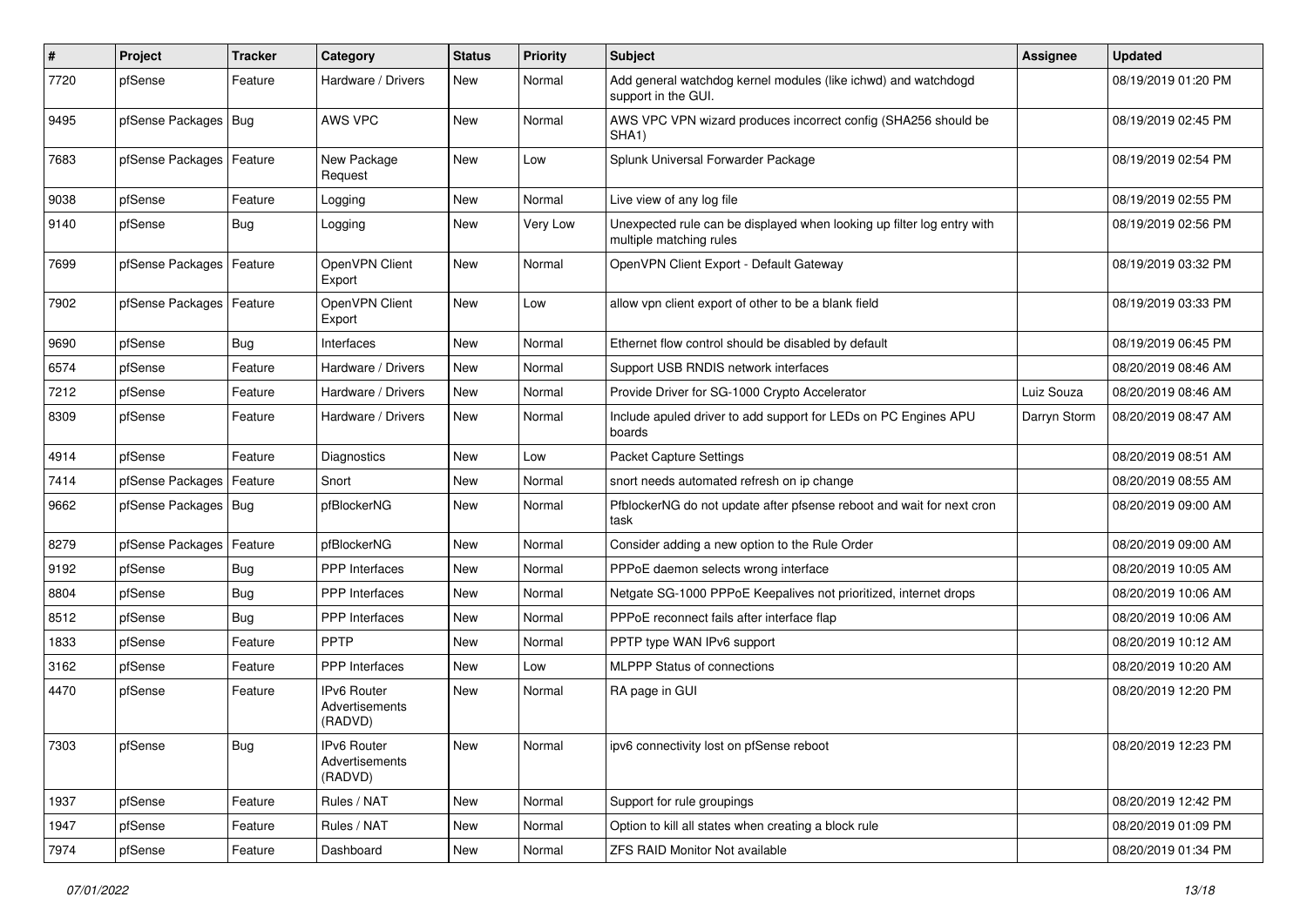| #    | Project | <b>Tracker</b> | Category                            | <b>Status</b> | <b>Priority</b> | <b>Subject</b>                                                                                                         | Assignee      | <b>Updated</b>      |
|------|---------|----------------|-------------------------------------|---------------|-----------------|------------------------------------------------------------------------------------------------------------------------|---------------|---------------------|
| 6295 | pfSense | Bug            | <b>Traffic Shaper</b><br>(Limiters) | <b>New</b>    | Normal          | Crash upon applying CODELQ to untagged parent interface when also<br>applied to daughter VLAN                          | Luiz Souza    | 08/20/2019 02:44 PM |
| 8570 | pfSense | Bug            | <b>XML Parser</b>                   | <b>New</b>    | Normal          | Empty (dn)shaper config gets populated with newline                                                                    |               | 08/20/2019 02:45 PM |
| 4265 | pfSense | Feature        | UPnP/NAT-PMP                        | <b>New</b>    | Normal          | UPNP allow use of alias and schedule                                                                                   |               | 08/20/2019 02:57 PM |
| 4997 | pfSense | Feature        | Rules / NAT                         | New           | Normal          | Add setting option to choose default log action for new firewall rules                                                 |               | 08/20/2019 03:29 PM |
| 4456 | pfSense | Feature        | Diagnostics                         | <b>New</b>    | Normal          | Packet capture additional filtering options                                                                            |               | 08/20/2019 03:30 PM |
| 5567 | pfSense | Feature        | Dashboard                           | <b>New</b>    | Low             | CARP status widget does not update in real time                                                                        |               | 08/20/2019 03:33 PM |
| 2049 | pfSense | Feature        | Rules / NAT                         | New           | Normal          | Show Auto Generated Rules and Use them to turn features on/off when<br>applicable                                      |               | 08/20/2019 03:37 PM |
| 6026 | pfSense | Bug            | Rules / NAT                         | New           | Low             | webinterface, firewall rules, wrapping of columns or visible<br>(horizontal) scrollbar needed when contents doesnt fit | Jared Dillard | 08/20/2019 03:40 PM |
| 5556 | pfSense | Feature        | Diagnostics                         | <b>New</b>    | Normal          | No error when downloading non-existing file on Diagnostics/Execute                                                     |               | 08/20/2019 03:43 PM |
| 6602 | pfSense | Feature        | User Manager /<br>Privileges        | <b>New</b>    | Normal          | Config writes denied via "deny config write" permission should notify as<br>such                                       |               | 08/20/2019 03:43 PM |
| 6804 | pfSense | Feature        | Diagnostics                         | New           | Very Low        | Add row counter into Diagnostics -> Edit File                                                                          |               | 08/20/2019 03:44 PM |
| 1883 | pfSense | Feature        | <b>Traffic Shaper</b><br>(Limiters) | New           | Normal          | Diag > Limiter Info presentation enhancement                                                                           |               | 08/20/2019 03:46 PM |
| 7172 | pfSense | Bug            | DHCP (IPv4)                         | New           | Normal          | Sorting by hostname in Services > DHCP Server > LAN should be<br>"natural" (alphanumeric friendly)                     |               | 08/20/2019 03:47 PM |
| 7181 | pfSense | Feature        | Rules / NAT                         | <b>New</b>    | Low             | Add Top and Add Bottom on Seperator                                                                                    |               | 08/21/2019 08:55 AM |
| 6842 | pfSense | Feature        | Package System                      | <b>New</b>    | Low             | Package Manager progress bar should indicate overall progress                                                          |               | 08/21/2019 08:55 AM |
| 6696 | pfSense | Bug            | Traffic Shaper (ALTQ)               | <b>New</b>    | Low             | Add configure link to Status > Queues error message if traffic shaping<br>not configured                               | Jared Dillard | 08/21/2019 08:55 AM |
| 7373 | pfSense | <b>Bug</b>     | Rules / NAT                         | <b>New</b>    | Normal          | Firewall schedules GUI needs to be redone from scratch                                                                 |               | 08/21/2019 08:56 AM |
| 7418 | pfSense | Feature        | Dynamic DNS                         | <b>New</b>    | Normal          | Dynamic dns should be sorted interface name                                                                            |               | 08/21/2019 08:58 AM |
| 7182 | pfSense | Feature        | Dashboard                           | New           | Normal          | Break up System Widget on the Dashboard                                                                                |               | 08/21/2019 08:59 AM |
| 7788 | pfSense | <b>Bug</b>     | Dashboard                           | <b>New</b>    | Low             | Irregular updating of widgets like cpu/uptime on system widget.                                                        |               | 08/21/2019 09:03 AM |
| 8095 | pfSense | <b>Bug</b>     | Translations                        | New           | Normal          | Unescaped simple quotes break JavaScript features when the French<br>translation is enabled                            |               | 08/21/2019 09:06 AM |
| 7781 | pfSense | Feature        | Rules / NAT                         | <b>New</b>    | Normal          | Please Enable Rule Separators on Manual Outbound NAT                                                                   |               | 08/21/2019 09:07 AM |
| 8316 | pfSense | Feature        | Rules / NAT                         | New           | LOW             | expiration date when creating new rules                                                                                |               | 08/21/2019 09:11 AM |
| 8483 | pfSense | Feature        | Traffic Shaper (ALTQ)               | New           | Normal          | Allow user to choose order of Queues status                                                                            |               | 08/21/2019 09:12 AM |
| 8558 | pfSense | Feature        | Web Interface                       | New           | Normal          | Add more table sorting in various UI pages                                                                             |               | 08/21/2019 09:14 AM |
| 7195 | pfSense | <b>Bug</b>     | Package System                      | New           | Normal          | pkg edit.php - < checkenable fields > tag has no effect on fields other than<br>checkbox/input                         |               | 08/21/2019 09:15 AM |
| 7082 | pfSense | Bug            | Package System                      | New           | Normal          | pkg edit.php - impossible to use default value with rowhelperfield                                                     |               | 08/21/2019 09:15 AM |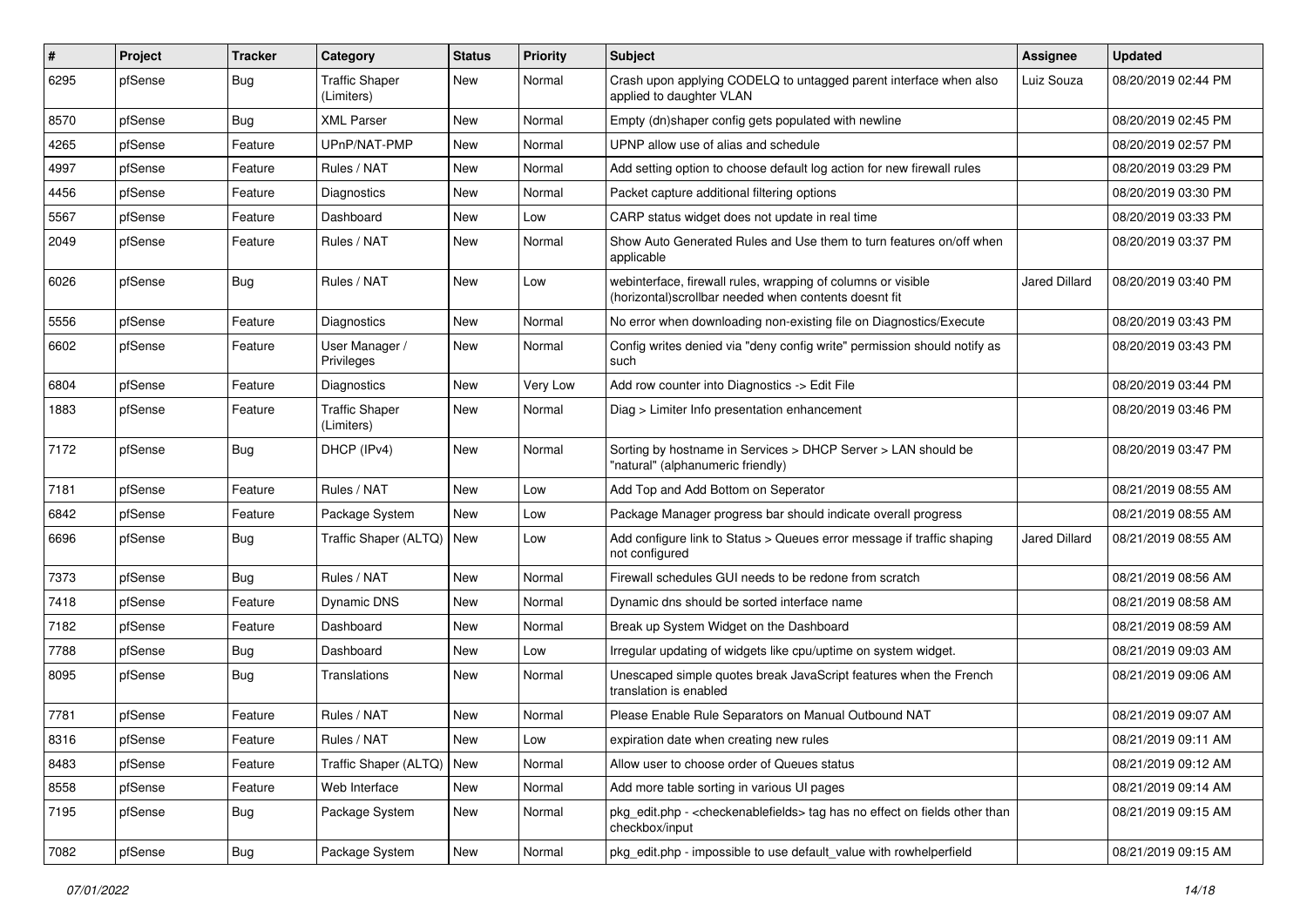| #    | Project | <b>Tracker</b> | Category                     | <b>Status</b> | <b>Priority</b> | <b>Subject</b>                                                                          | Assignee   | <b>Updated</b>      |
|------|---------|----------------|------------------------------|---------------|-----------------|-----------------------------------------------------------------------------------------|------------|---------------------|
| 8614 | pfSense | <b>Bug</b>     | DHCP (IPv4)                  | <b>New</b>    | Normal          | Cannot remove Additional BOOTP/DHCP Options                                             |            | 08/21/2019 09:15 AM |
| 9101 | pfSense | Bug            | Traffic Graphs               | <b>New</b>    | Normal          | Traffic Graphs/Dashboard Slows Downloads Being Performed by the<br>Same Firefox Browser |            | 08/21/2019 09:18 AM |
| 9253 | pfSense | Feature        | User Manager /<br>Privileges | <b>New</b>    | Normal          | RFE: True View-Only WebCFG options                                                      |            | 08/21/2019 09:21 AM |
| 8694 | pfSense | Feature        | Authentication               | New           | Very Low        | Client CA Auth for PFSense WebGui                                                       |            | 08/21/2019 09:25 AM |
| 3771 | pfSense | Bug            | DHCP (IPv4)                  | <b>New</b>    | Normal          | Webinterface and dhcpdcrashes with 500+ static leases                                   |            | 08/21/2019 09:26 AM |
| 7459 | pfSense | Feature        | Diagnostics                  | <b>New</b>    | Low             | 'Refresh" button for Diagnostics/Tables display                                         |            | 08/21/2019 09:27 AM |
| 7442 | pfSense | Feature        | <b>Diagnostics</b>           | New           | Low             | Suggestions for Diagnostics / ARP Table and Diagnostics / NDP Table                     |            | 08/21/2019 09:27 AM |
| 1656 | pfSense | Feature        | Diagnostics                  | <b>New</b>    | Normal          | Teach pfctl to kill states by port number                                               |            | 08/21/2019 09:55 AM |
| 4098 | pfSense | Feature        | Authentication               | <b>New</b>    | Normal          | Add option to force a password change on login                                          |            | 08/21/2019 10:31 AM |
| 5825 | pfSense | Feature        | Authentication               | <b>New</b>    | Normal          | Allow EAP-RADIUS for authentication servers                                             |            | 08/21/2019 10:32 AM |
| 8170 | pfSense | Feature        | <b>XMLRPC</b>                | <b>New</b>    | Normal          | XMLRPC Sync deletes entires on remote System                                            |            | 08/21/2019 10:42 AM |
| 8243 | pfSense | Feature        | <b>XMLRPC</b>                | <b>New</b>    | Normal          | Sync dashboard settings over xmlrpc                                                     |            | 08/21/2019 10:42 AM |
| 7441 | pfSense | Feature        | DHCP (IPv4)                  | <b>New</b>    | Low             | Display start/end times for Static Mapping leases on DHCP<br>Leases/DHCPv6 Leases       |            | 08/21/2019 10:48 AM |
| 6283 | pfSense | Feature        | DHCP (IPv6)                  | <b>New</b>    | Normal          | Register DHCPv6 leases with DNS resolver                                                |            | 08/21/2019 10:48 AM |
| 7563 | pfSense | Feature        | L <sub>2</sub> TP            | <b>New</b>    | Normal          | I2tp Suggestion: consider allowing IP/Subnet for the user.                              |            | 08/21/2019 10:52 AM |
| 8233 | pfSense | Bug            | <b>NAT Reflection</b>        | New           | Very Low        | NAT reflection back to originating host broken when using FQDN-based<br>IP aliases      |            | 08/21/2019 10:53 AM |
| 1979 | pfSense | Feature        | Aliases / Tables             | <b>New</b>    | Normal          | Add some default read-only system aliases                                               | Jim Pingle | 08/21/2019 11:01 AM |
| 3387 | pfSense | Feature        | Aliases / Tables             | <b>New</b>    | Normal          | process alias urltable Frequency                                                        |            | 08/21/2019 11:01 AM |
| 4195 | pfSense | Feature        | Aliases / Tables             | <b>New</b>    | Low             | Aliases: sections                                                                       |            | 08/21/2019 11:01 AM |
| 5735 | pfSense | Feature        | Aliases / Tables             | New           | Very Low        | Automaticaly add DHCP leases to alias list or make it readable in<br>selected fields    |            | 08/21/2019 11:01 AM |
| 7665 | pfSense | <b>Bug</b>     | Aliases / Tables             | <b>New</b>    | Normal          | Host range validation for Aliases is not strict enough                                  |            | 08/21/2019 11:01 AM |
| 6207 | pfSense | Feature        | Rules / NAT                  | <b>New</b>    | Normal          | Please, add "THIS_IF broadcast" Macro for use in firewall rules                         |            | 08/21/2019 11:01 AM |
| 3288 | pfSense | Feature        | Rules / NAT                  | <b>New</b>    | Normal          | Macros for Interface Networks on Outbound NAT rule Source drop-down                     |            | 08/21/2019 11:02 AM |
| 336  | pfSense | Feature        | <b>LAGG Interfaces</b>       | New           | Normal          | Option to create lagg under assign interfaces                                           |            | 08/21/2019 11:16 AM |
| 4499 | ptSense | Feature        | LAGG Interfaces              | New           | Normal          | pfSense LAGG interfaces; unable to set speed and duplex for member<br>interfaces.       |            | 08/21/2019 11:16 AM |
| 9453 | pfSense | <b>Bug</b>     | <b>LAGG Interfaces</b>       | New           | Normal          | VLAN Interfaces on LAGG get orphaned at boot                                            |            | 08/21/2019 11:16 AM |
| 9183 | pfSense | <b>Bug</b>     | LAGG Interfaces              | New           | Very Low        | OpenVPN Lagg Interface not working after restart or new start                           |            | 08/21/2019 11:17 AM |
| 8335 | pfSense | <b>Bug</b>     | LAGG Interfaces              | New           | Normal          | System hang with LACP downlink to UniFi switch                                          |            | 08/21/2019 11:18 AM |
| 1388 | pfSense | Feature        | Multi-WAN                    | New           | Normal          | 3G outbound failover connection with auto dial-up and hang-up                           |            | 08/21/2019 11:27 AM |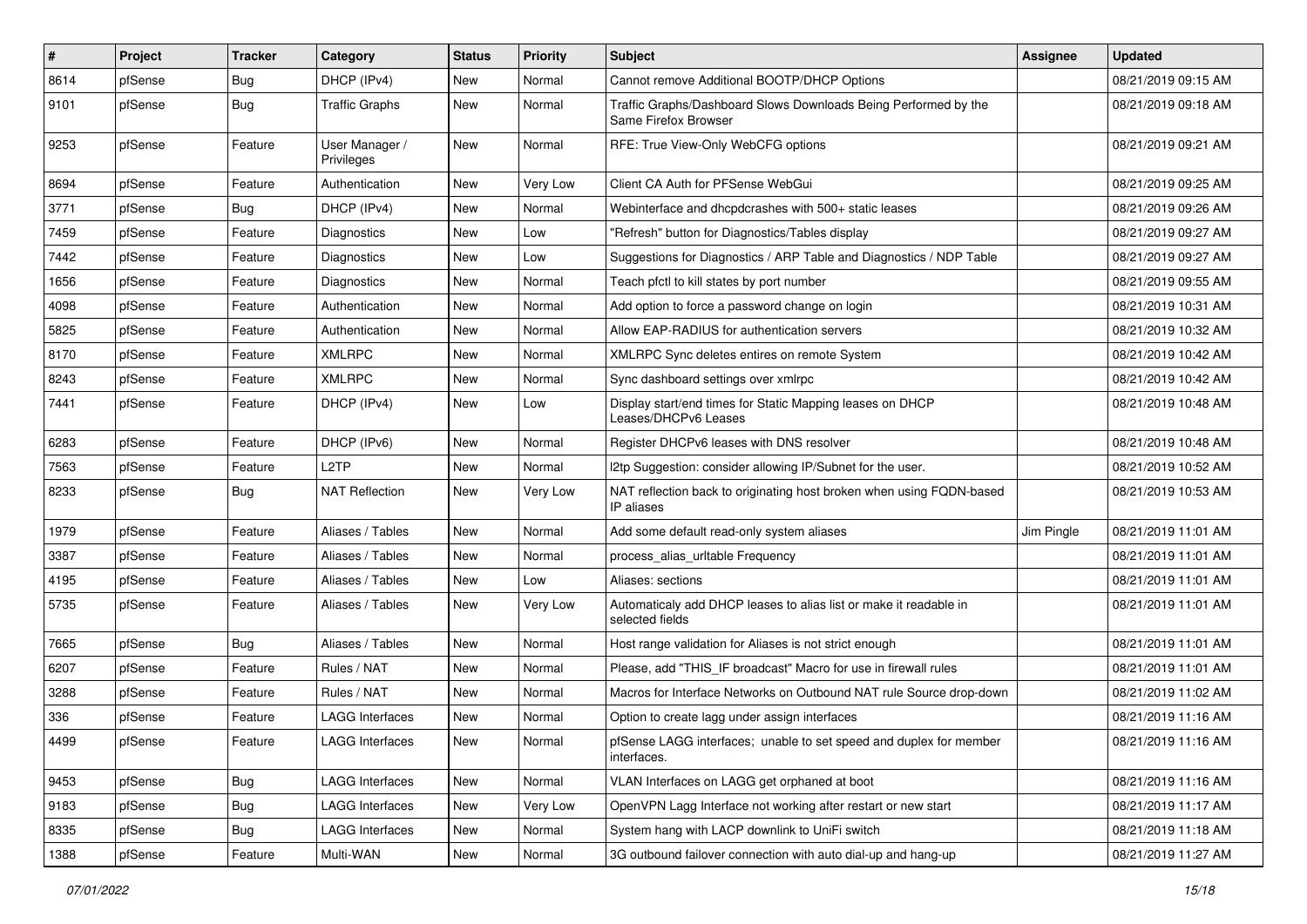| $\pmb{\#}$ | Project                | <b>Tracker</b> | Category               | <b>Status</b> | <b>Priority</b> | <b>Subject</b>                                                                                       | <b>Assignee</b> | <b>Updated</b>      |
|------------|------------------------|----------------|------------------------|---------------|-----------------|------------------------------------------------------------------------------------------------------|-----------------|---------------------|
| 7977       | pfSense                | <b>Bug</b>     | Translations           | New           | Normal          | English text shown in stead of translated text (Routing - Gateway groups<br>· edit)                  |                 | 08/21/2019 11:28 AM |
| 8846       | pfSense                | <b>Bug</b>     | Gateways               | New           | Low             | Misleading gateway error message adding/editing static routes using a<br>disabled interface          |                 | 08/21/2019 11:29 AM |
| 9698       | pfSense                | <b>Bug</b>     | <b>RRD Graphs</b>      | <b>New</b>    | Normal          | Monitoring graphs do not retain state after auto-refresh                                             |                 | 08/26/2019 02:09 AM |
| 7848       | pfSense                | <b>Bug</b>     | <b>Diagnostics</b>     | New           | Low             | NDP Table Sort by Expiration Error                                                                   |                 | 08/26/2019 02:56 PM |
| 4503       | pfSense Packages       | Feature        | New Package<br>Request | New           | Normal          | GNUGateKeeper H.323 Proxy Package                                                                    |                 | 08/27/2019 02:54 AM |
| 9704       | pfSense Packages       | Feature        | FreeRADIUS             | <b>New</b>    | Normal          | Enable filter_username                                                                               |                 | 08/27/2019 12:07 PM |
| 9707       | pfSense Packages   Bug |                | pfBlockerNG            | <b>New</b>    | Normal          | Some networks already existing in deny Feeds are not stopped even if<br>existing in custom deny list |                 | 08/28/2019 10:03 AM |
| 753        | pfSense                | Feature        | OpenVPN                | <b>New</b>    | Normal          | Add OpenVPN foreign_option support                                                                   |                 | 09/02/2019 10:38 AM |
| 9725       | pfSense Packages       | Feature        | <b>ACME</b>            | <b>New</b>    | Very Low        | Ability to use template variables in acme package                                                    |                 | 09/04/2019 07:12 AM |
| 9724       | pfSense Packages       | <b>Bug</b>     | pfBlockerNG            | New           | High            | pfblockerng-firewall-filter-service-will-not-start                                                   |                 | 09/05/2019 06:32 AM |
| 9732       | pfSense                | Feature        | DHCP (IPv4)            | <b>New</b>    | Normal          | System UTC time offset in DHCP Option 2                                                              |                 | 09/06/2019 08:39 PM |
| 9737       | pfSense                | Bug            | <b>Traffic Graphs</b>  | New           | Normal          | traffic-graphs is shows incorrect units inside the chart                                             |                 | 09/09/2019 06:35 AM |
| 895        | pfSense                | Feature        | <b>PPP</b> Interfaces  | <b>New</b>    | Very Low        | PPP subsystem MPPE/MPPC support                                                                      |                 | 09/10/2019 04:24 PM |
| 9749       | pfSense Packages       | Feature        | Status Monitoring      | <b>New</b>    | Normal          | 95th percentile missing for quality in monitoring                                                    |                 | 09/12/2019 10:39 AM |
| 9755       | pfSense                | Bug            | Package System         | New           | Very Low        | package description wrong link<br>https://www.freshports.org/security/openvpn-client-export          |                 | 09/13/2019 07:22 AM |
| 9775       | pfSense                | Feature        | Backup / Restore       | <b>New</b>    | Normal          | AutoConfigBackup - Rolling per day/hour cap on changes, retention<br>policy                          |                 | 09/20/2019 09:19 AM |
| 9800       | pfSense                | Feature        | Hardware / Drivers     | <b>New</b>    | Normal          | Add toggle for net.isr.dispatch=deferred in GUI                                                      |                 | 09/29/2019 06:18 AM |
| 9805       | pfSense                | Bug            | Dynamic DNS            | New           | Normal          | dynDNS cloudflare multiple entries                                                                   |                 | 10/02/2019 04:51 PM |
| 9012       | pfSense Packages       | Bug            | Squid                  | New           | Very Low        | Captive Portal authentication in Squid Proxy Server does not work                                    |                 | 10/12/2019 05:06 AM |
| 9838       | pfSense                | Feature        | OpenVPN                | <b>New</b>    | Normal          | PKCS11 support                                                                                       |                 | 10/20/2019 02:12 PM |
| 6103       | pfSense                | Feature        | <b>DNS Resolver</b>    | New           | Normal          | DNS Resolver Outgoing Interfaces should be able to use Gateway<br>Groups                             |                 | 10/21/2019 08:02 AM |
| 9837       | pfSense                | <b>Bug</b>     | Interfaces             | <b>New</b>    | Very Low        | ipv6 is not completely disabled on the interfaces                                                    |                 | 10/24/2019 01:16 AM |
| 7248       | pfSense                | Feature        | <b>IPsec</b>           | New           | Normal          | Web UI for IPSec settings should warn about poor security choices                                    | Jim Pingle      | 10/31/2019 12:15 PM |
| 1268       | pfSense                | Feature        | Certificates           | New           | Normal          | Allow mass renewing of certs                                                                         |                 | 11/01/2019 03:17 PM |
| 9044       | pfSense Packages       | Feature        | New Package<br>Request | New           | Normal          | Add SoftEther                                                                                        |                 | 11/02/2019 10:51 AM |
| 9889       | pfSense                | Bug            | Certificates           | <b>New</b>    | Very Low        | CRL check for Intermediate CA CRLs fails                                                             | Jim Pingle      | 11/08/2019 11:03 AM |
| 8985       | pfSense Packages       | Feature        | Suricata               | New           | Normal          | Suricata: allow configuration for external/internal additional storage                               |                 | 11/13/2019 10:07 AM |
| 9286       | pfSense Packages   Bug |                | squidguard             | New           | Normal          | squidGuard - Unable to change IP for sgerror.php URL in configuration                                |                 | 11/13/2019 10:07 AM |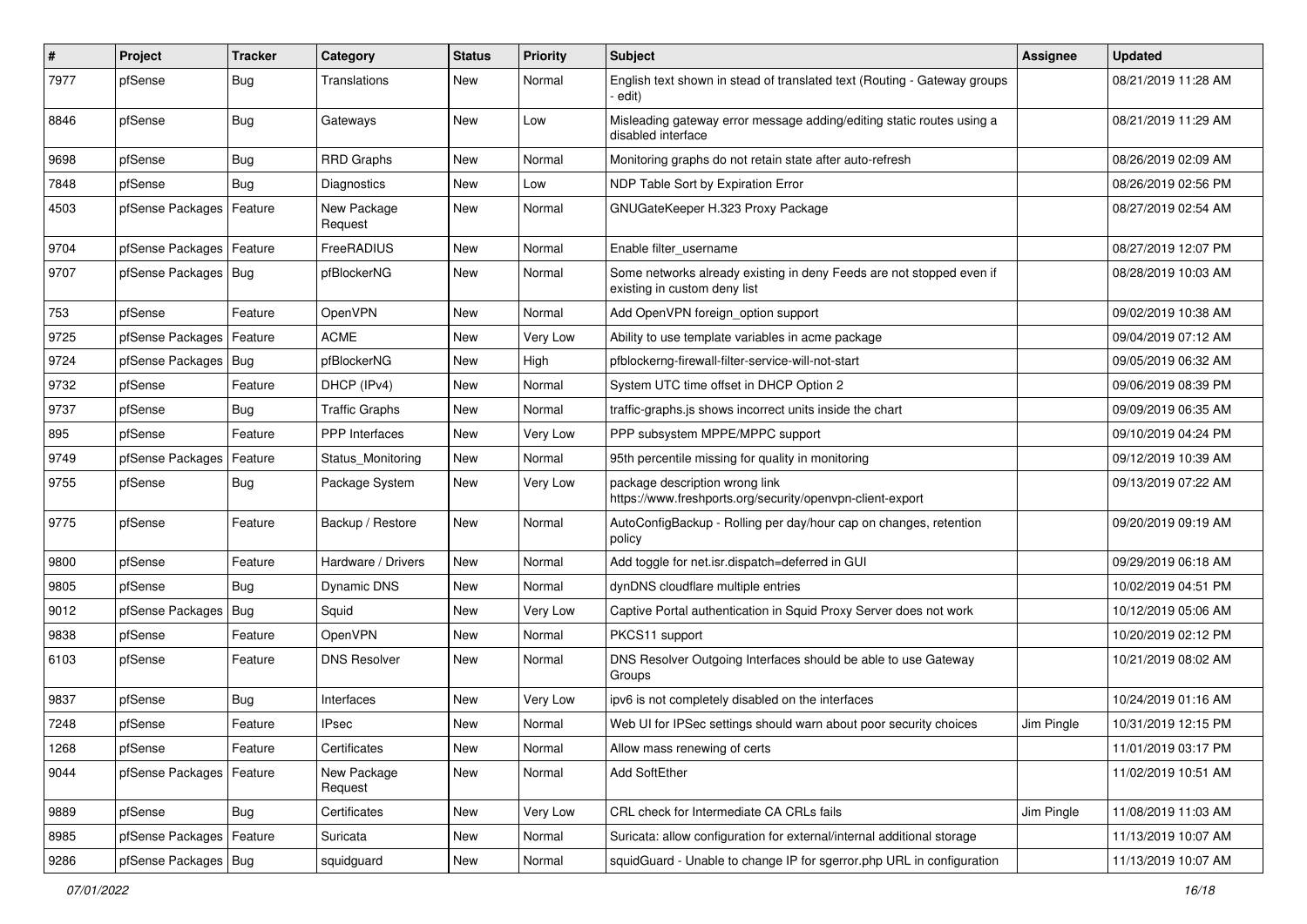| $\vert$ # | Project                    | <b>Tracker</b> | Category               | <b>Status</b> | <b>Priority</b> | <b>Subject</b>                                                                                 | Assignee                              | <b>Updated</b>      |
|-----------|----------------------------|----------------|------------------------|---------------|-----------------|------------------------------------------------------------------------------------------------|---------------------------------------|---------------------|
| 9497      | pfSense Packages           | Bug            | AWS VPC                | New           | Normal          | AWS VPN Wizard: WebGUI times out.                                                              |                                       | 11/13/2019 10:07 AM |
| 9566      | pfSense                    | <b>Bug</b>     | <b>Traffic Graphs</b>  | New           | Normal          | Traffic graph displays traffic incorrectly                                                     |                                       | 11/18/2019 07:54 AM |
| 9912      | pfSense Packages           | Feature        | ntop                   | New           | Normal          | add custom DPI to ntopng                                                                       |                                       | 11/18/2019 10:57 AM |
| 7078      | pfSense                    | Feature        | <b>OpenVPN</b>         | New           | Low             | Allow reordering of client specific overrides in OpenVPN                                       |                                       | 11/21/2019 02:48 PM |
| 9937      | pfSense                    | Feature        | Authentication         | New           | Normal          | OpenVPN Login User Privilege                                                                   |                                       | 11/29/2019 08:46 AM |
| 9973      | pfSense Packages           | Feature        | <b>NRPE</b>            | New           | Normal          | Nagios NRPE package isn't IPv6 capable                                                         |                                       | 12/20/2019 03:15 PM |
| 9999      | pfSense Packages   Bug     |                | pfBlockerNG            | New           | Normal          | unbound fatal error if System Domain in DNSBL and System Domain<br>Local Zone Type is Redirect |                                       | 12/25/2019 08:10 AM |
| 9676      | pfSense Packages           | Bug            | pfBlockerNG            | <b>New</b>    | Normal          | AS lookup fails                                                                                |                                       | 12/26/2019 12:17 AM |
| 10137     | pfSense                    | Feature        | Package System         | New           | Normal          | net-mgmt/arpwatch: Update to 3.0                                                               |                                       | 12/30/2019 05:16 PM |
| 10143     | pfSense                    | <b>Bug</b>     | <b>DNS Resolver</b>    | New           | Normal          | System hostname DNS entry is assigned to the wrong IP on multi-wan<br>setups                   |                                       | 12/31/2019 02:33 PM |
| 10144     | pfSense                    | Feature        | Web Interface          | New           | Low             | Default Sort Order, DHCP Leases                                                                |                                       | 12/31/2019 06:47 PM |
| 10150     | pfSense                    | Bug            | <b>IGMP Proxy</b>      | <b>New</b>    | Normal          | IGMP Proxy does not scale to hundreds of streams                                               |                                       | 01/03/2020 02:56 AM |
| 10160     | pfSense Packages   Feature |                | New Package<br>Request | New           | Normal          | Dedicated Maxmind GeoIP package including license registration                                 |                                       | 01/03/2020 10:31 PM |
| 10164     | pfSense Packages           | Bug            | pfBlockerNG            | New           | Normal          | pfBlockerNG dashboard widget position is not maintained when updating                          |                                       | 01/06/2020 10:06 AM |
| 10199     | pfSense                    | Todo           | Translations           | New           | Very Low        | Improve Spanish translation interface                                                          | Aluisco Miguel<br>Ricardo<br>Mastrapa | 01/22/2020 09:22 AM |
| 10204     | pfSense                    | Feature        | Interfaces             | New           | Low             | Possible clarification of Track IPv6 Interface Subnet ID                                       |                                       | 01/23/2020 01:04 PM |
| 10188     | pfSense Packages           | Bug            | pfBlockerNG            | New           | Normal          | Reputation tab is not working                                                                  |                                       | 01/24/2020 10:06 AM |
| 3312      | pfSense                    | Bug            | <b>IPsec</b>           | New           | Normal          | Gateway on IPsec rules is not functional in pf                                                 |                                       | 01/28/2020 10:09 PM |
| 8770      | pfSense                    | Bug            | Interfaces             | <b>New</b>    | Normal          | QinQ interfaces always show as active                                                          |                                       | 02/01/2020 09:47 AM |
| 10250     | pfSense                    | Feature        | DHCP (IPv4)            | <b>New</b>    | Very Low        | DHCP lease view by interface                                                                   |                                       | 02/11/2020 07:47 AM |
| 10253     | pfSense Packages   Bug     |                | pfBlockerNG            | New           | Normal          | pfblockerng-devel uses user interface for VIP causing issues with other<br>services            |                                       | 02/11/2020 09:17 AM |
| 10252     | pfSense Packages   Bug     |                | pfBlockerNG            | New           | High            | pfblockerng-devel                                                                              |                                       | 02/11/2020 05:18 PM |
| 7420      | pfSense                    | Bug            | <b>IPsec</b>           | <b>New</b>    | Normal          | ipsec status freezing                                                                          |                                       | 02/13/2020 09:09 AM |
| 10258     | pfSense                    | Feature        | Certificates           | New           | Very Low        | allow to sign CA                                                                               |                                       | 02/20/2020 04:20 AM |
| 10271     | pfSense                    | Bug            | Web Interface          | New           | Normal          | Large number of VLAN/LANs make "Interfaces" menu hard to access                                |                                       | 02/20/2020 04:46 AM |
| 9934      | pfSense Packages           | <b>Bug</b>     | Suricata               | New           | Normal          | suricata update kills WAN interface                                                            |                                       | 02/20/2020 09:17 AM |
| 10277     | pfSense                    | <b>Bug</b>     | Web Interface          | New           | Normal          | Sorting the log entries does not use year value                                                |                                       | 02/24/2020 07:46 AM |
| 10278     | pfSense Packages   Bug     |                | pfBlockerNG            | New           | Normal          | pfBlockerNG: Formatting issue on DNSBL stats page                                              |                                       | 02/24/2020 01:36 PM |
| 10294     | pfSense Packages   Bug     |                | <b>FRR</b>             | New           | Normal          | FRR Route Counts Incorrect on Status Page                                                      | Jim Pingle                            | 02/26/2020 11:08 AM |